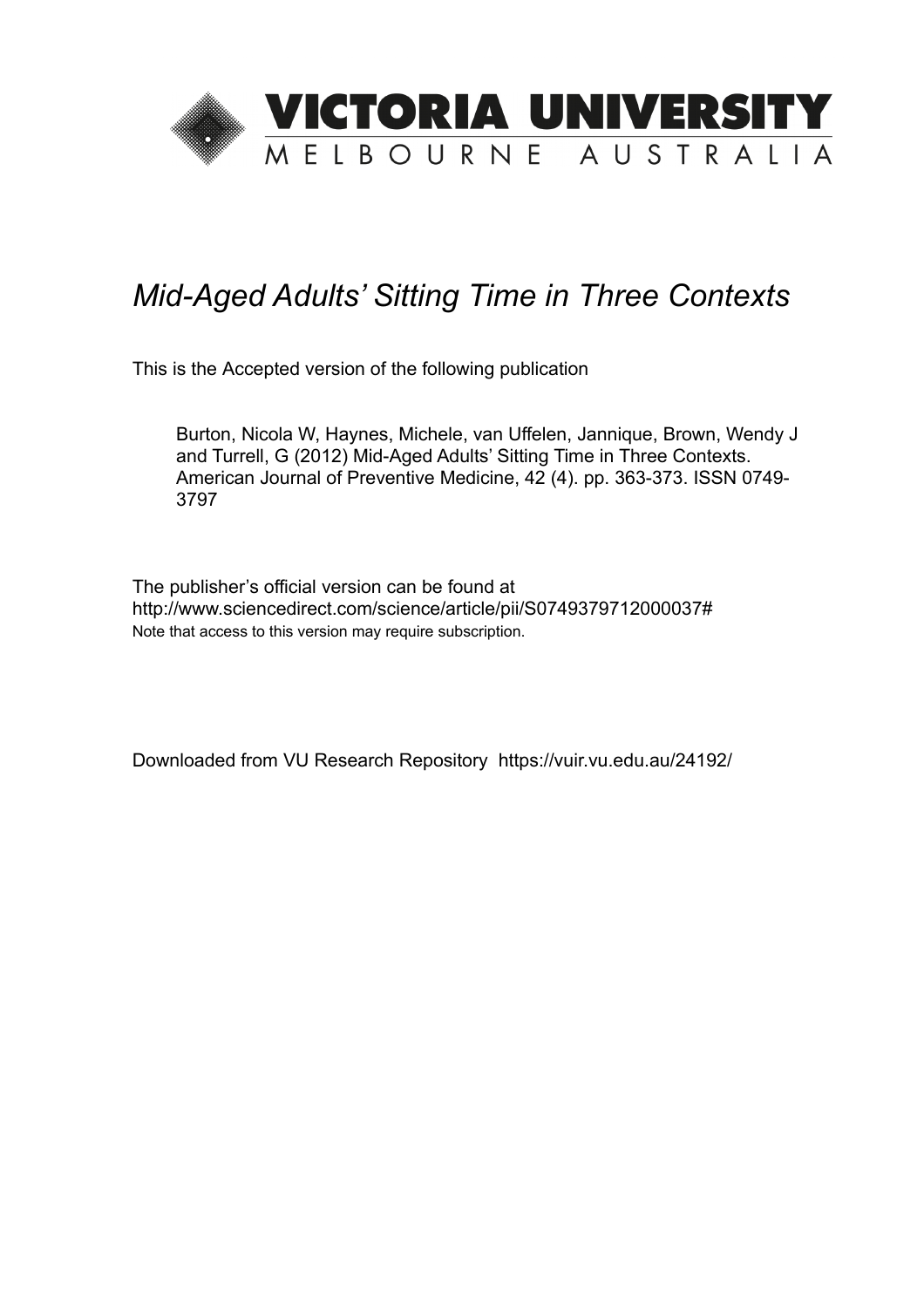# Mid-Aged Adults' Sitting Time in Three Contexts

Nicola W. Burton, PhD, Michele Haynes, PhD, Jannique GZ van Uffelen, PhD, Wendy J. Brown, PhD, Gavin Turrell, PhD

From the School of Human Movement Studies (Burton, Brown, van Uffelen), The Institute for Social Science Research (Haynes), The University of Queensland, St Lucia Brisbane, the School of Public Health (Turrell), Queensland University of Technology Public Health, Kelvin Grove Brisbane, Queensland, the School of Primary Health Care (van Uffelen), Monash University, Notting Hill, Victoria, Australia.

Corresponding Author: Nicola W Burton, The University of Queensland School of Human Movement Studies, St Lucia, Brisbane, Queensland, Australia, 4072. Email:nburton@hms.uq.edu.au.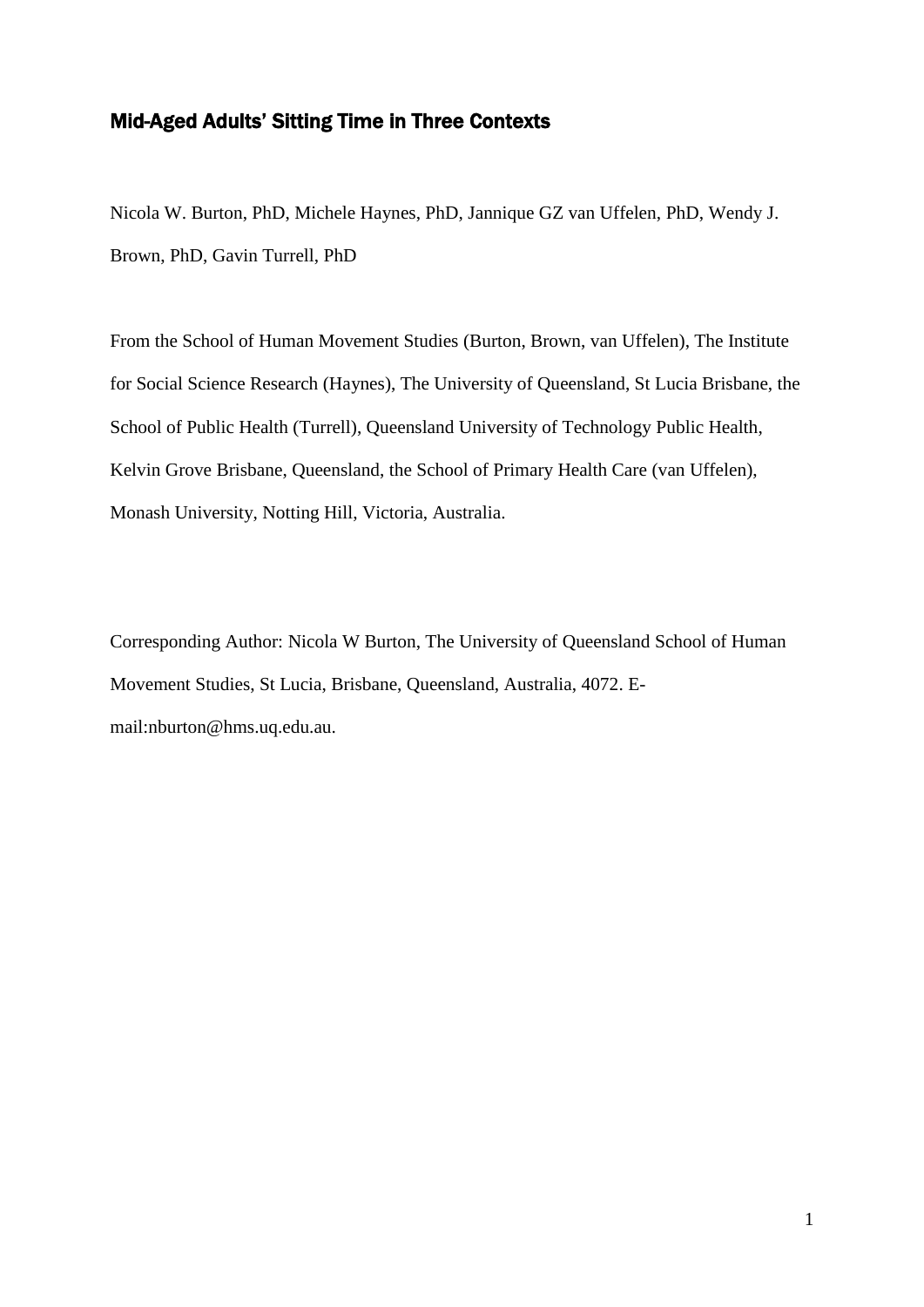**Background:** To develop evidence based approaches for reducing sedentary behavior, there is a need to identify the specific settings where prolonged sitting occurs, associated factors, and variations.

**Purpose:** To examine the sociodemographic and health factors associated with mid-aged adults' sitting time in three contexts, and variations between week and weekend days.

**Methods:** A mail survey was sent to 17,000 adults (aged 40-65 years) in 2007; 11,037 responses were received (68.5%); and 7,719 were analyzed in 2010. Respondents indicated time spent sitting on a usual week day and weekend day for watching television, general leisure, and home computer use. Multivariate linear mixed models with area-level random intercepts were used to examine (i) associations between sociodemographic and health variables and sitting time, and (ii) interaction effects between week/weekend day for each of sex, age, education, and employment status, on sitting time.

**Results:** For each context, longer sitting times were reported by those single and living alone, and those whose health restricted activity. For watching television, longer sitting times were reported by men; smokers; and those with high school or lower education, not in paid employment, in poor health, and with BMI  $\geq$ 25 kg/m<sup>2</sup>. For general leisure, longer sitting times were reported by women, smokers, and those not in full time employment. For home computer use, longer sitting times were reported by men; and those aged 40-44 years, with university qualifications; in the mid income range; and with BMI  $\geq$ 30 kg/m<sup>2</sup>. Sitting times tended to be longer on weekend than week days, although the extent of this differed among sociodemographic groups.

**Conclusions:** Sociodemographic and health factors associated with sitting time differ by context and between week and weekend days.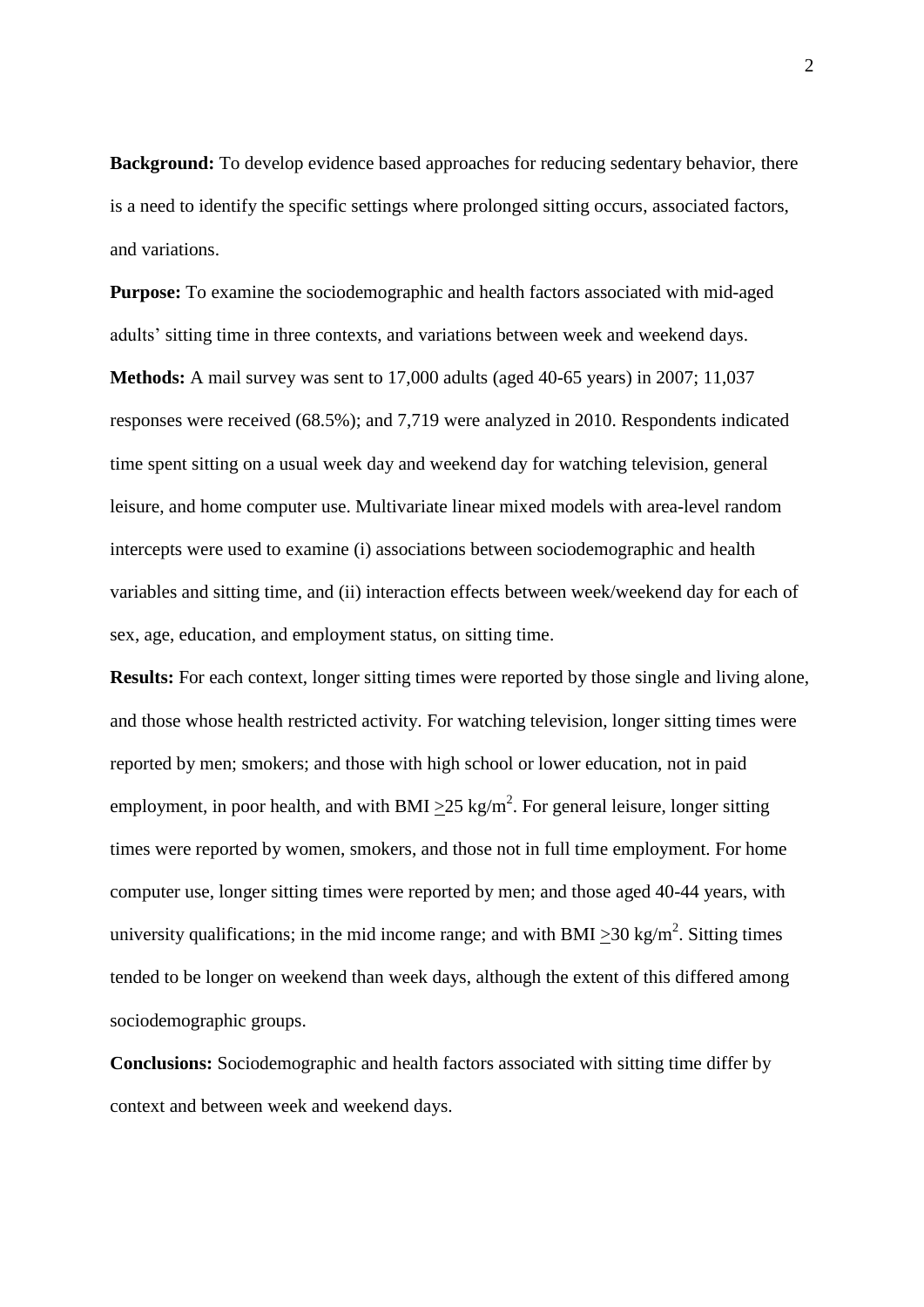## **Background**

Emerging evidence suggests that prolonged sitting time may be associated with an increased risk of adverse health outcomes such obesity, diabetes, cardiovascular risk biomarkers, and mortality.<sup>1-4</sup> To develop evidence based approaches for reducing sedentary behavior, there is a need to identify the specific settings where prolonged sitting occurs, associated factors, and variations. 5

There is data to suggest that those adults with high levels of sedentary behavior are more likely to be men;<sup>6-9</sup> and older;<sup>10, 11</sup> to have low levels of income<sup>7, 10, 12</sup> and education;<sup>1, 2, 6, 10-12</sup> and to have other health risks such as overweight or obesity,  $1, 10$ -15 a health condition,  $10$  poor health, and cigarette smoking.<sup>1, 2, 12</sup> Sociodemographic patterns of sedentary behavior may, however, vary by setting. Australian data indicate that men report longer sitting times for watching television, relaxing, and computer use than women, who in turn report longer sitting times for talking on the telephone.<sup>8</sup> Older adults reported longer sitting times for watching television, relaxing and reading than younger adults, who in turn reported longer sitting times for socializing and using a computer.<sup>8</sup> Those with <12 years of education reported longer sitting times for watching television and relaxing than those with university level education, who in turn reported longer sitting times for computer use.<sup>8</sup>

Employment status (or working hours), and distinguishing between week and weekend days, may also be important aspects of understanding variations in sedentary behavior. Researchers have identified an inverse association between employment status and time spent sitting watching television,  $6, 10, 11$  and between working hours and time spent in sedentary leisure such as internet use, video games, reading, socializing, and watching television.<sup>7</sup> These studies did not, however, explore week day and weekend day variation. Others have reported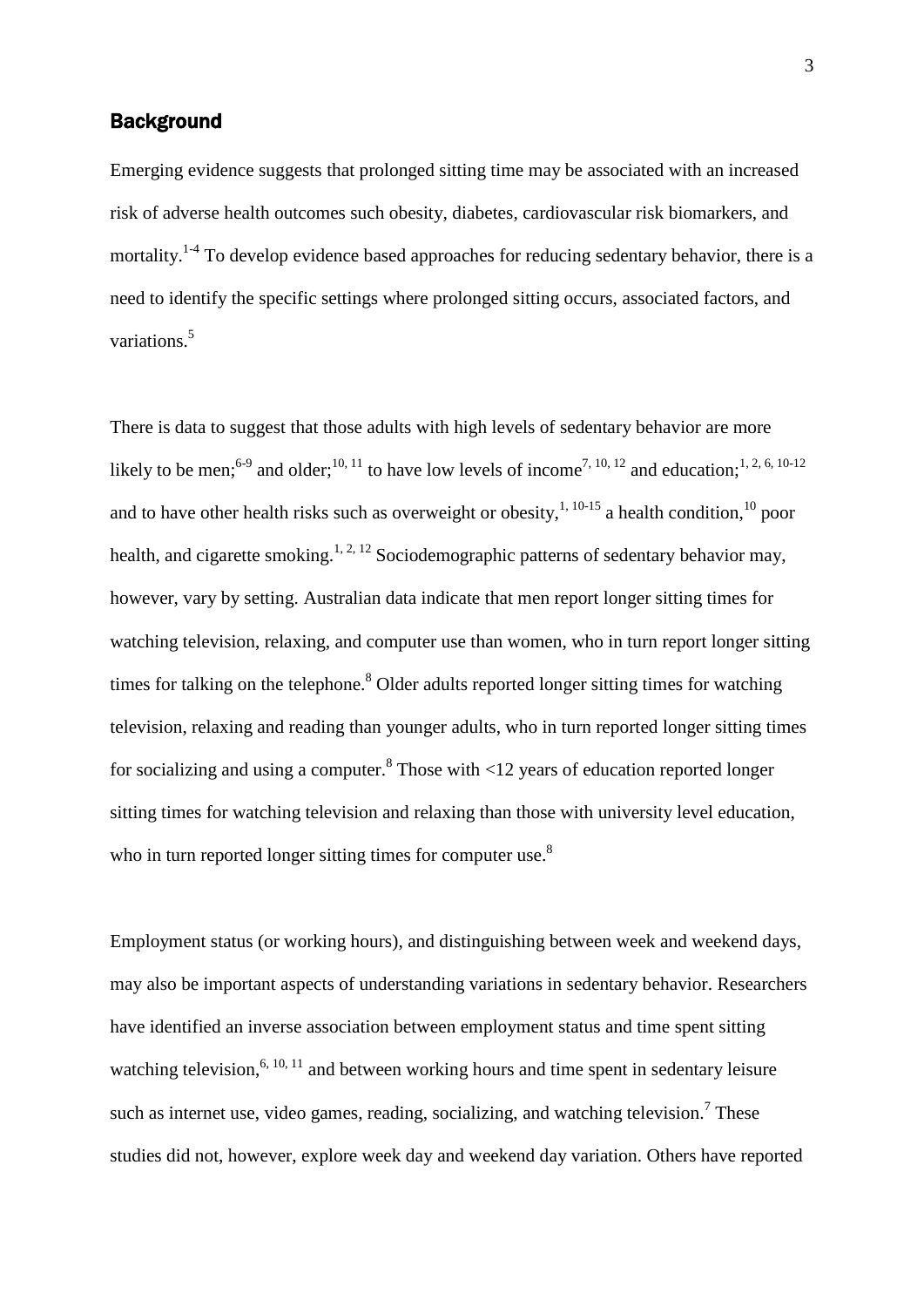a positive association between working hours and overall sitting time<sup>13</sup> and week day sitting time,<sup>7</sup> and no association between employment hours and weekend day sitting time.<sup>16</sup> As the sitting time measure in these studies combined both occupational and leisure time sedentary behavior, it is likely that the increased overall and week day sitting time predominantly reflects occupational behavior.

This study examined the sociodemographic and health factors associated with prolonged sitting time among mid-aged adults. It extends previous research by examining three distinct contexts (watching television, general leisure, and home computer use) and by exploring interaction effects between week/weekend day with each of age, sex, education, and employment status on sitting time.

## **Methods**

Data were sourced from the 2007 HABITAT (How Areas in Brisbane Influence healTh and AcTivity) study, which was awarded ethical clearance by the QUT Human Research Ethics Committee (Ref. 3967H).

#### Study Design, Setting and Data Collection

Details on the design, sampling and data collection protocol for HABITAT have been published elsewhere.<sup>17</sup> A multi-stage probability sampling design was used to select a stratified random sample of 200 Census Collector's Districts (CCD) in Brisbane, Australia. From within each CCD, a random sample of 85 people aged 40-65 years was selected (total N=17,000), using data from the Australian Electoral Commission (registration with the commission is mandatory for Australians over the age of 18 years). A mail survey was administered during May-July 2007 using a method that included advance mail notice,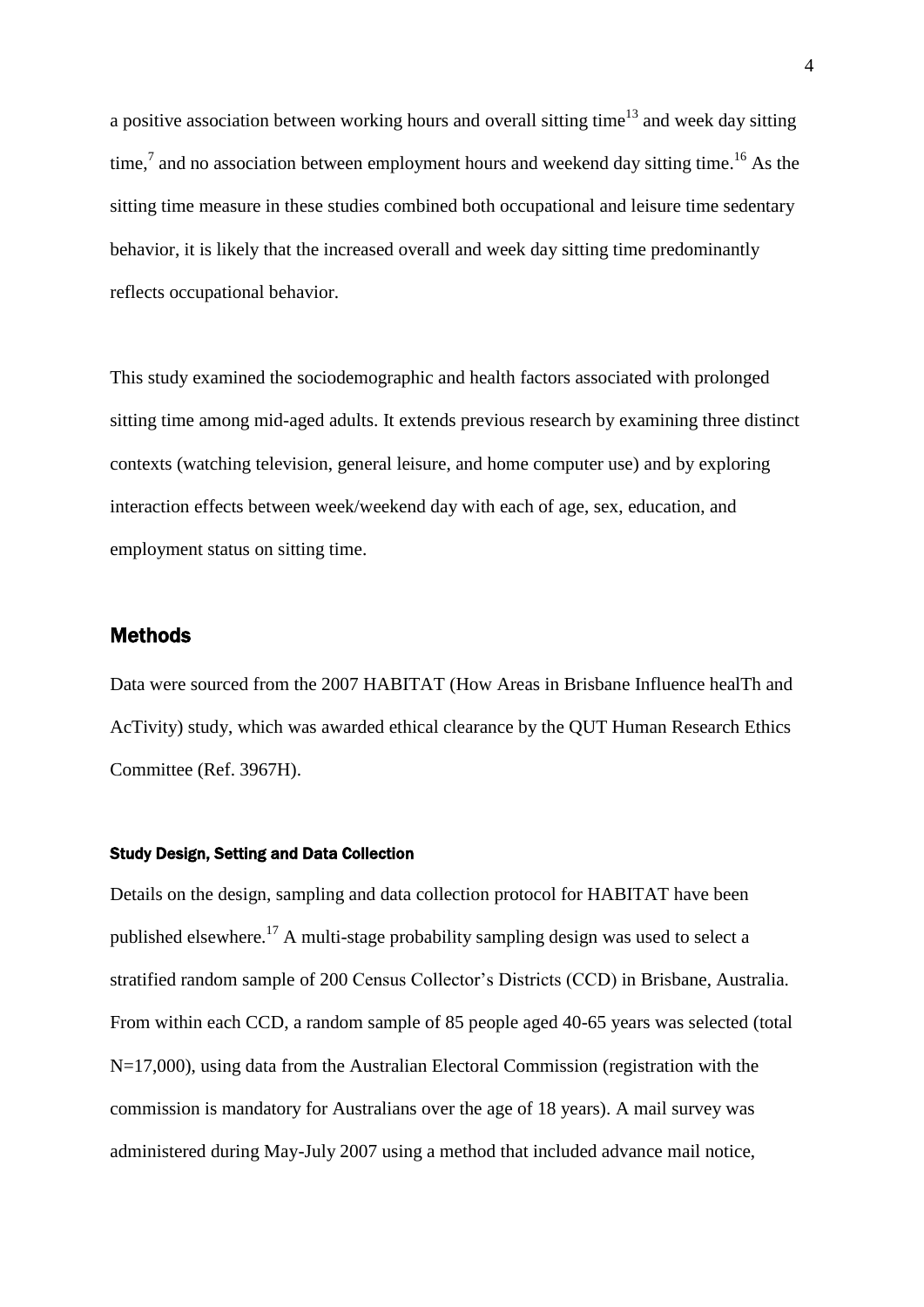personalized mail, a thank you/reminder notice, resending to non-respondents, and a final letter to non respondents. $^{18}$ 

#### Measures

Respondents indicated the time spent sitting on each of a usual week day and weekend day (a) while watching television (including DVDs, videos, and video games) (b) while using a computer at home, and (c) in leisure time, NOT including watching television and using a computer (e.g., hobbies, reading, dining out). This measure has been shown to have acceptable levels of reliability and validity with mid-aged adults.<sup>19</sup> Data were converted to minutes/day for each context. To minimize potential error associated with over-reporting, responses >480 minutes/day for each context (n=491, 3.1% of cases) were excluded, as the sum of these three contexts is greater than one day.

Questionnaire items were used to obtain data on sex, date of birth, gross annual household income (eleven categories), country of birth (Australia/other), employment status (nine categories), household composition, educational qualifications (nine categories), whether they had a motor vehicle available for personal use (three categories), general health, cigarette smoking status, height and weight (to derive BMI), and to what extent health restricted physical activity.

#### Analyses

All analyses were conducted in 2010 using Stata10 statistical software. Multivariate linear mixed regression analyses were used to examine the associations between sociodemographic and health variables and sitting time for (i) watching television, (ii) general leisure, and (iii) home computer use. To reflect the design of the multistage sample selection, the models incorporated an area level random intercept to capture between and within-area (CCD)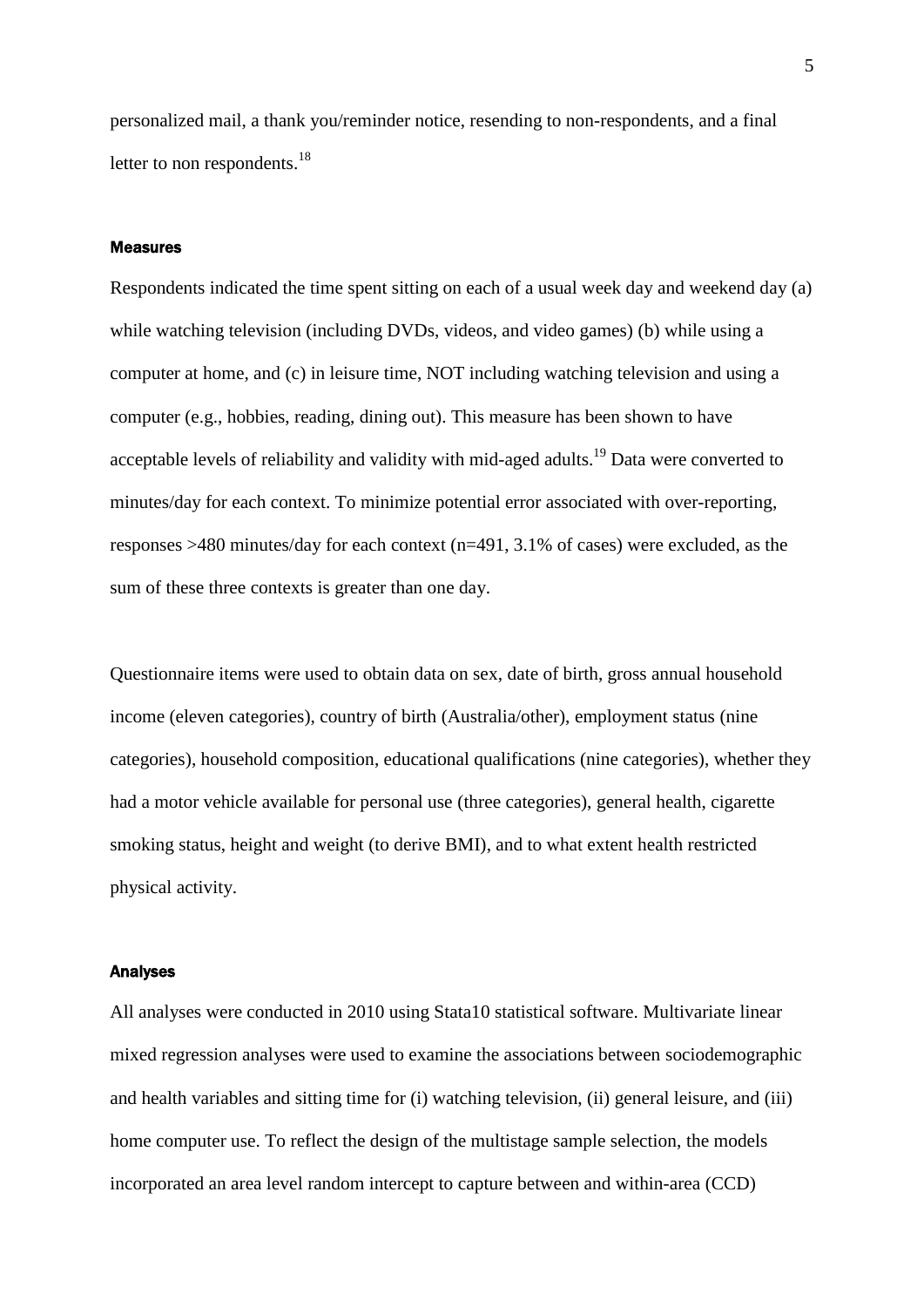variation. Interaction terms were included to examine the effects of interactions between week/weekend day and each of sex, age, education, and employment status on sitting time. The regression coefficients can be interpreted as minutes/day sitting time.

### Results

#### **Participants**

From 17,000 people originally sampled, 869 were ineligible (e.g., deceased, living overseas), and 11,037 returned surveys with data (68.5%). Fewer than 5% of data were missing on any of the study variables with the exception of income, which had 15% missing. Chi square tests of independence were used to assess whether the proportion of missing data in the respondent sample differed across categories for each of the interaction variables: sex  $(\chi^2)$  = 43.17, p<0.001), age ( $\chi^2$ <sub>4</sub>=36.28, p<0.001), employment status ( $\chi^2$ <sub>2</sub>=136.69, p<0.001), education  $(\chi^2_{2} = 109.67, \text{ p} < 0.001)$ ; and income  $(\chi^2_{4} = 76.19, \text{ p} < 0.001)$ . There were more missing data among females than males, those in the older group (60-64 years), those not in paid employment, those with less than 12 years of education, and those in the lower income range. To create a balanced dataset for the purpose of analyses, cases were excluded if there were missing data on either week day or weekend day sitting times for watching television  $(n=1255; 11\%)$ , general leisure  $(n=1458; 13\%)$ , or computer use  $(n=1445; 13\%)$ ; each of the interaction variables of sex (n=0), age (n=0), education (n=47,  $\langle 1\%$ ), or employment status  $(n=26; <1\%)$ ; and income  $(n=1631; 15\%)$ . This provided an analytic sample of 7719; descriptive data for the original respondent sample and the analytic sample are presented in Table 1.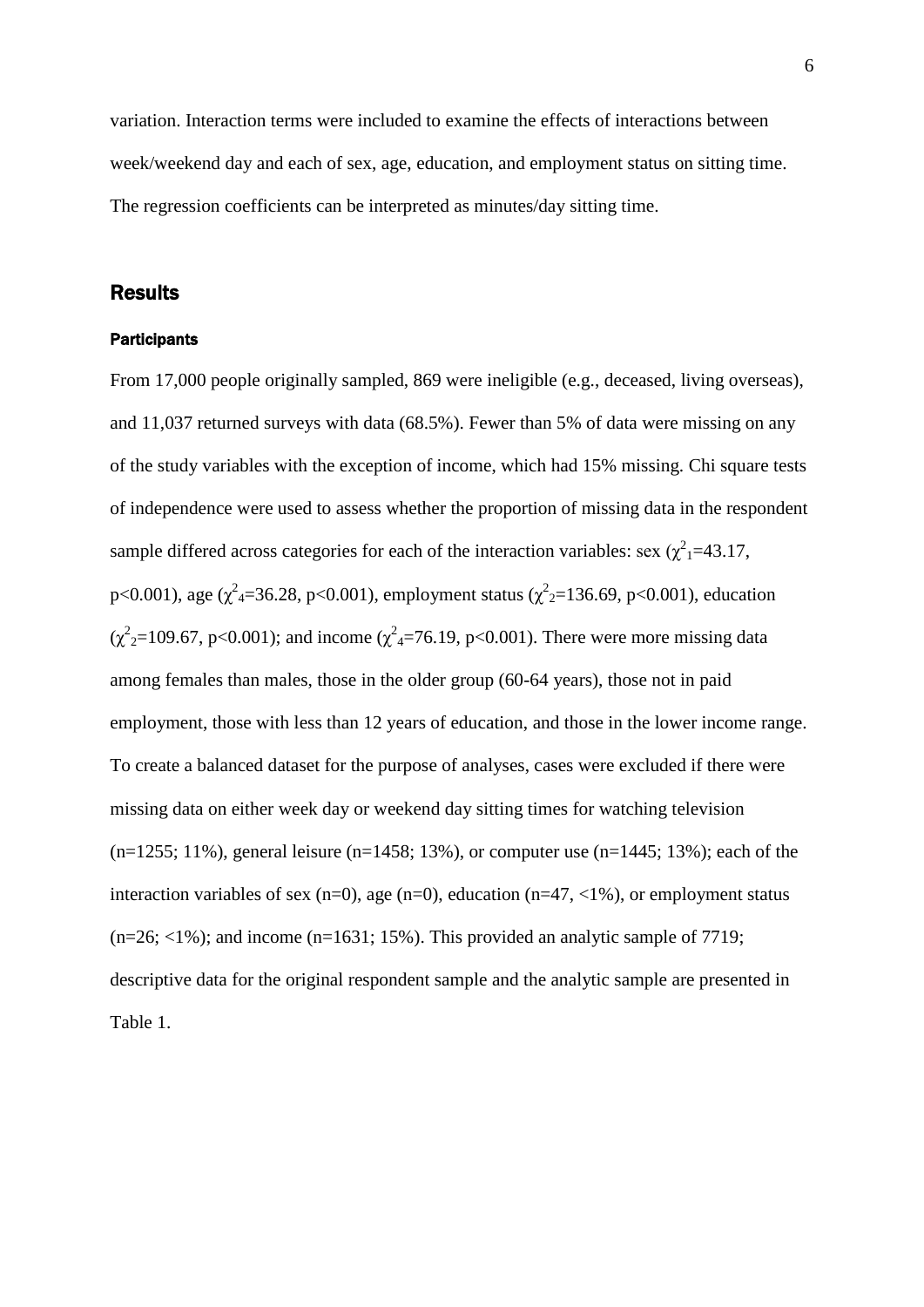#### Sitting Time

The average sitting time (minutes/day) on each of a usual week day and a weekend day, for each sitting context by level of the study variables, is presented in Appendix A (www.ajpmonline.org). Sitting times ranged from 132-222 minutes/day for watching television, 72-144 minutes/day for general leisure, and 55-85 minutes/day for home computer use.

#### Factors Associated with Time Spent Sitting to Watch Television

The regression results are presented in Table 2. The model accounted for 62% of the variation between people, while variation due to CCD was small (0.4%). Variables that had significant main effects only were country of birth, household composition, smoking status, general health, physical activity restrictions, and BMI. Shorter sitting times for watching television were reported by those born outside Australia than those born in Australia; among single parents and those married with children than those single and living alone; and among those who reported *never* smoking than those who currently smoked. There was an inverse relationship with health. Only those whose health restricted physical activity *all of the time* reported longer times than those who reported no restrictions. Those with BMI 25- $\langle 30 \text{ kg/m}^2 \rangle$ or  $\geq$ 30 kg/m<sup>2</sup> reported longer times than those with BMI 18.5-<25 kg/m<sup>2</sup>.

Overall, there was a significant association between sitting time for watching television and week/weekend day with longer times reported for a weekend day than a week day. However, sitting time was also significantly associated with interactions between week/weekend day and each of sex, age, education and employment status (See Figure 1. Overall, shorter times were reported by women than men, and the difference in sitting time between week days and weekend days was less evident for women than for men. . Those aged 55-59 years had a smaller week/weekend day difference in sitting time, and those aged 60-64 years had minimal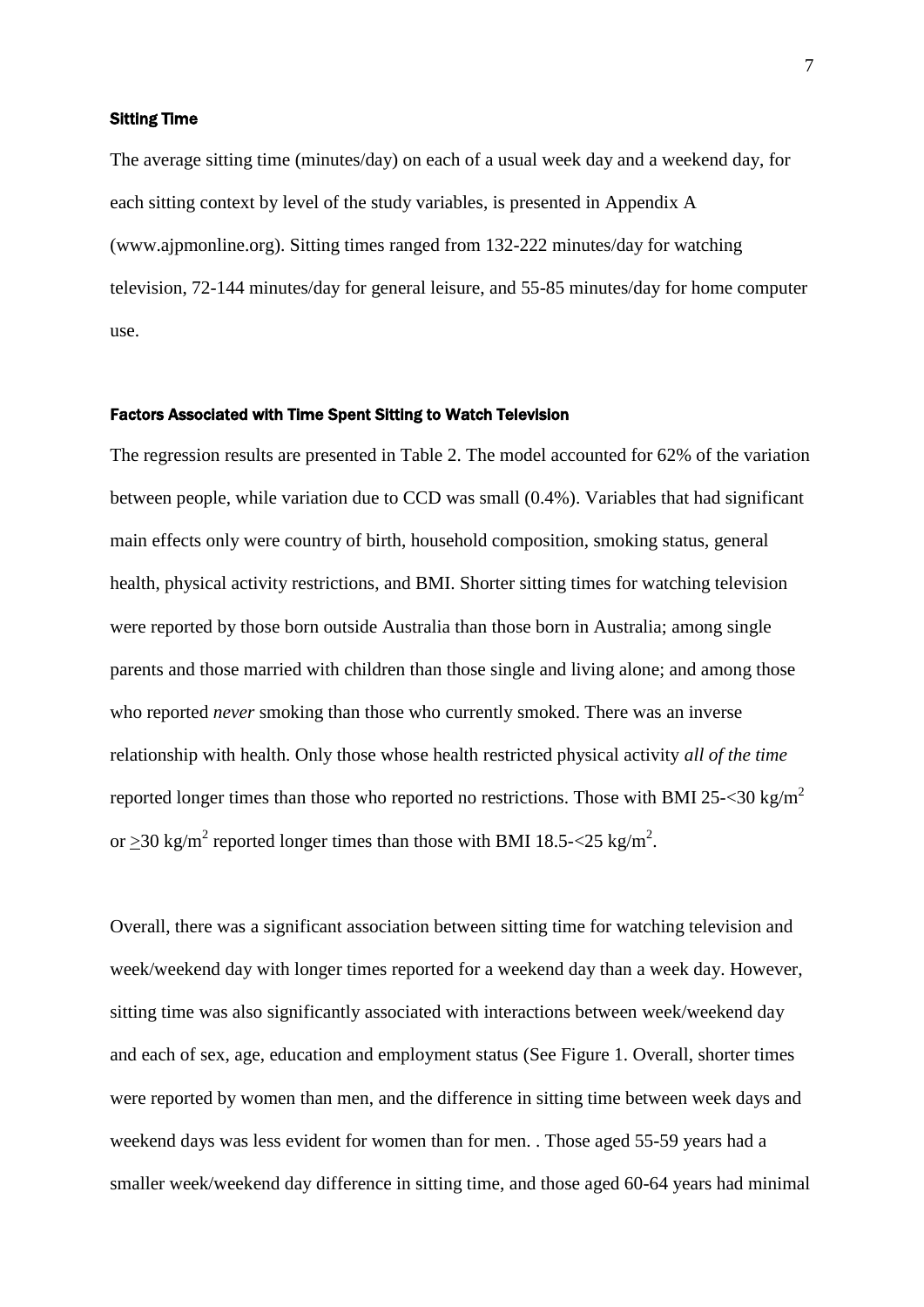difference, than those aged 40-44 years. Overall, there was an inverse association between sitting time for watching television and education; shorter times were reported by those with a certificate/diploma or university education than those with high school or lower education, and the week/weekend day difference was less evident for those with a university degree than those with high school or lower education. Overall, longer sitting times were reported among those not in paid employment than those in full time employment, and the week/weekend day difference was less evident for those in part time employment and negligible for those not in paid employment than those in full time employment.

#### Factors Associated with Time Spent Sitting for General Leisure

The model accounted for 59% of the variation between people, while variation due to CCD was small (0.2%). Variables that had significant main effects only were income, country of birth, physical activity restrictions, smoking status, and household composition. Longer times sitting for general leisure were reported by those in the highest income category than the lowest; those born outside Australia than those born in Australia; and those whose health restricted physical activity all of the time than those with no restriction. Shorter times were reported by those who had never smoked cigarettes than those who currently smoked; and single parents, those married without children, and those married with children than single adults living alone.

Overall, there was a significant association between time spent sitting in general leisure and week/weekend day with longer times reported for a weekend day than a week day. However, sitting time was also significantly associated with interactions between week/weekend day and each of sex, age, education and employment status (see Figure 2). Overall, longer times were reported by women than men, and the week/weekend day difference was greater for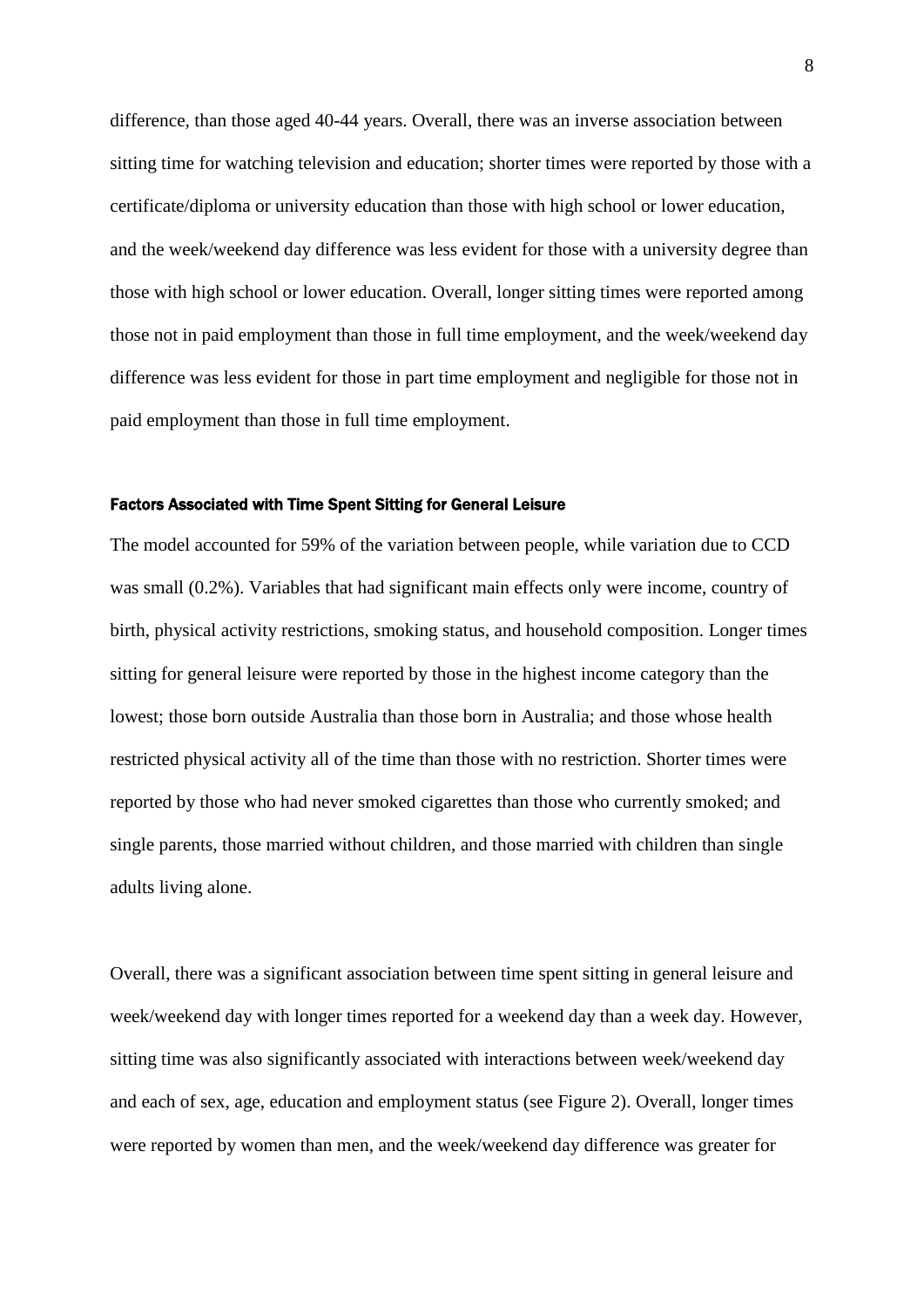women than for men. The week/weekend day difference was less evident for those aged 50-54 years or 60-65 years than those aged 40-44 years, and greater for those with university qualifications than those with high school or lower education. Overall there was an inverse association with employment status; longer sitting times were reported by those in part time employment or those not in paid employment than those in full time employment, and the week/weekend day difference was less evident for those in part time employment, and minimal for those not in paid employment, than those in full time employment.

#### Factors Associated with Time Spent Sitting for Home Computer Use

The model accounted for 64% of the variation between people, while variation due to CCD was small (0.3%). Variables that had significant main effects only were sex, age, household composition, motor vehicle access, country of birth, income, BMI, education, and activity restrictions. Shorter times sitting for home computer use were reported by women than men; the two older age groups of 55-59 years and 60-65 years than the youngest age group of 40-44 years; those married with children than single adults living alone; and those without access to a motor vehicle access/don't drive than those with access. Longer times were reported by those born outside Australia than in Australia; in the mid income group (AUD\$52 000- 72,799) than the lowest group; and those with BMI  $\geq$ 30 than those with BMI 18.5 $\lt$ 25 kg/m<sup>2</sup>. There was a graded positive association with education; increasingly longer times were reported by those with a certificate/diplomaor university education than those with high school or lower education. There was a graded inverse association between sitting time and physical activity restriction.

Overall, there was a significant association between sitting time for home computer use and week/weekend day with longer times reported on a weekend day than on a week day. There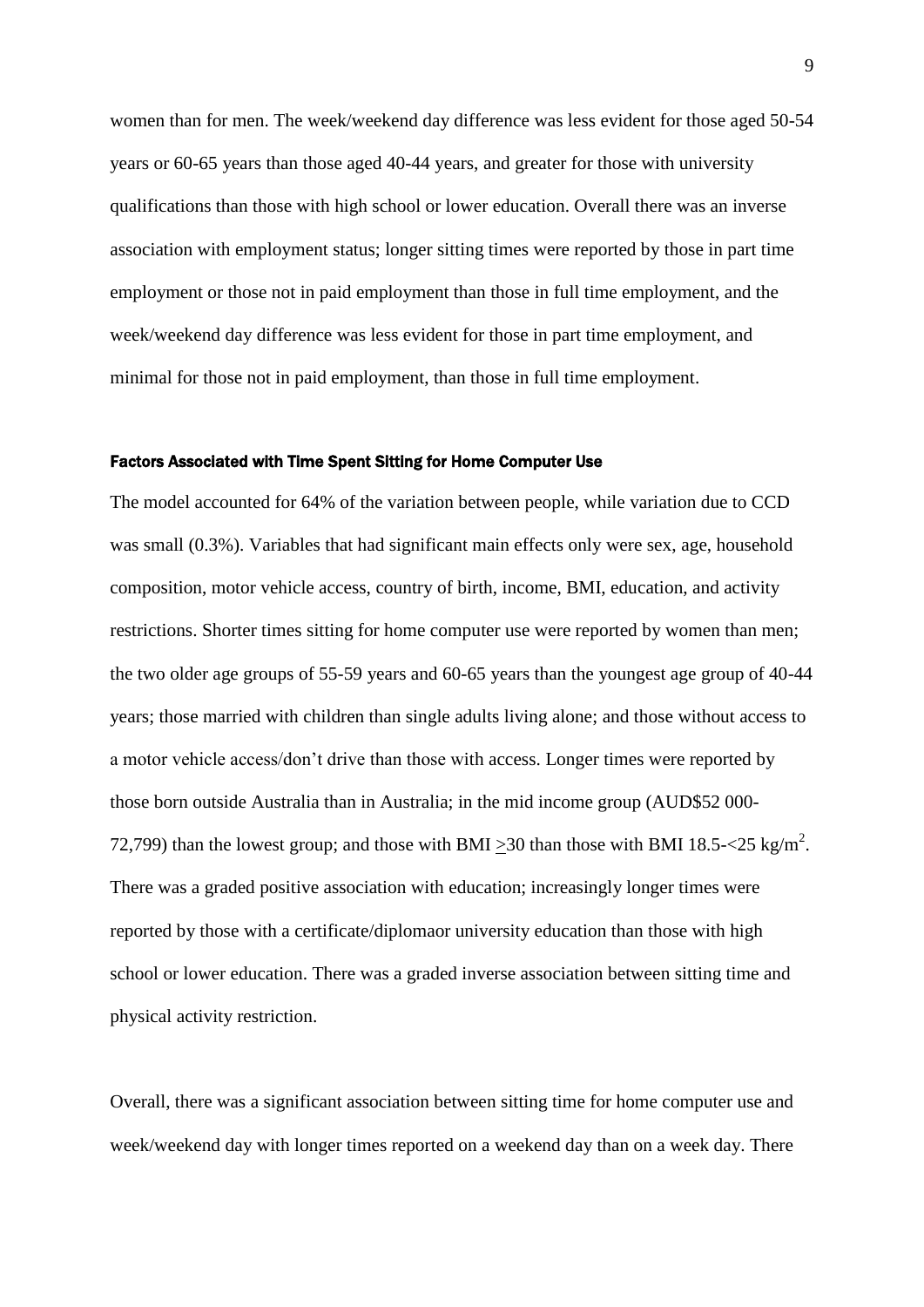was a significant interaction between week/weekend day only for employment status (see Figure 3). Overall, there was a graded inverse association between sitting time and employment status, with longer sitting times on weekend days among those in full time employment, and shorter times among those in part time employment and those not in paid employment.

# **Discussion**

For the three contexts, longer sitting times were consistently reported by those single and living alone. These people may find it easier to spend time in sedentary behaviors than to engage in more active pursuits. This raises an interesting parallel between sedentary and solitary activities. The concept of sedentary-solitary leisure has elsewhere been considered in the context of late adulthood<sup>20</sup> and disability,<sup>21</sup> and could also be considered for otherwise healthy mid-aged adults. Our previous research with mid-aged men highlighted difficulties in identifying peer-based options for physical activity.<sup>22</sup>

Longer sitting times for each of the three contexts were also consistently reported by those whose health restricted physical activity *all the time,* which seems intuitively sensible. There was not, however, a consistently significant association between general health status and sitting time. There was a significant inverse association between general health and time spent sitting to watch television, but no significant association with time spent sitting for general leisure or home computer use. It seems therefore, that those in poor health are more likely to watch television than to engage in other sedentary behavior which may be considered to be more demanding. Bowman reported a positive association between watching television and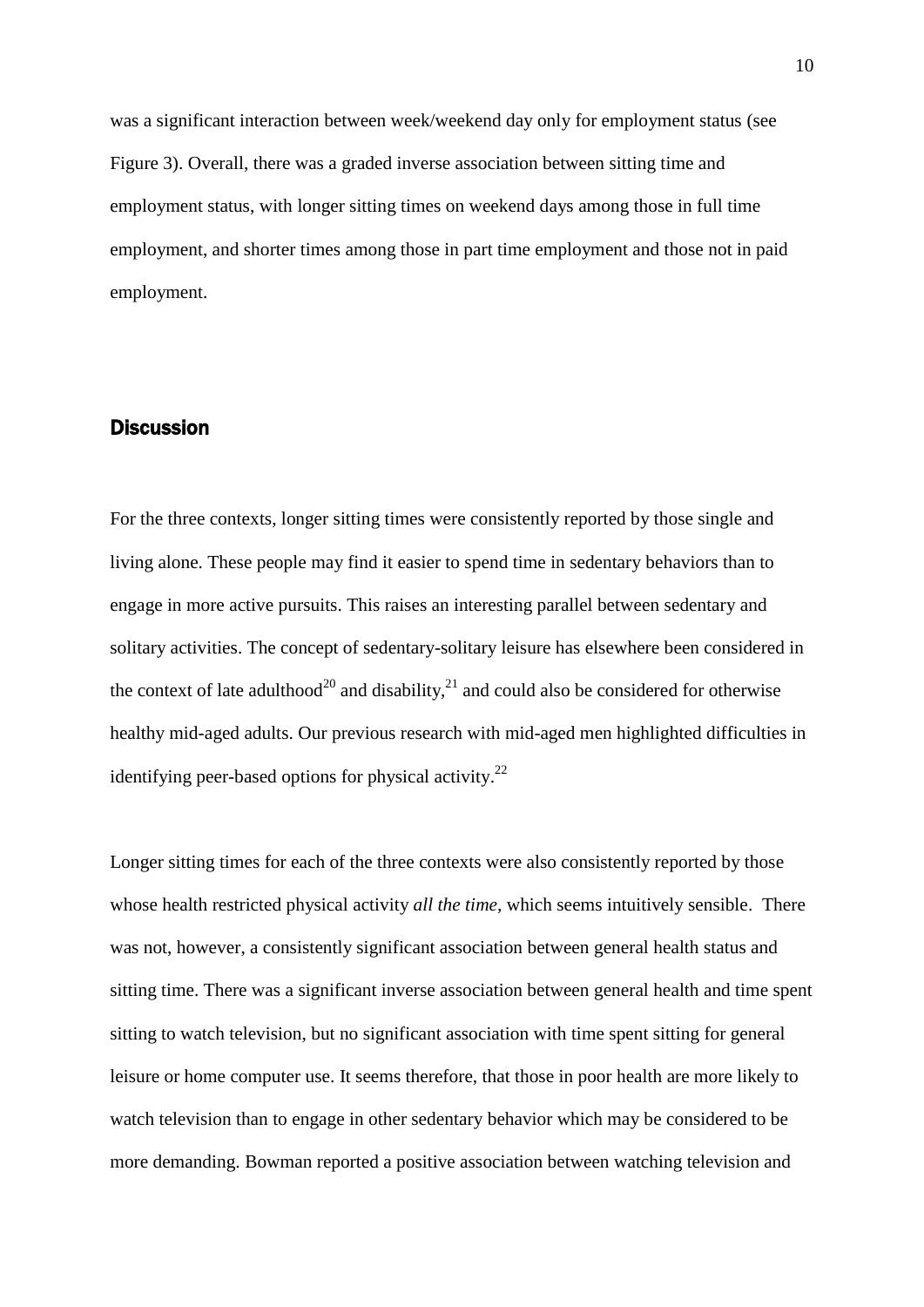having a health condition such as diabetes, hypertension, or heart disease.<sup>10</sup> These conditions are however, not necessarily associated with activity restrictions or a perception of poor health, as was assessed in our study.

Those reporting longer sitting times to watch television were men, current smokers, born in Australia, with high school or lower education, not in paid employment, not in excellent health, or with BMI  $\geq$ 25kg/m<sup>2</sup>. This is consistent with other studies.<sup>6, 8, 9</sup> Unlike other research however, there was not an overall significant association with age<sup>10, 11</sup> or income.<sup>10, 12</sup> As other studies included adults older than 65 years, it may be that the age range in this study (40-65 years) was insufficient to evidence age differences. There was however, a significant interaction indicating that the difference between week/weekend day sitting time in mid-aged adults aged 55-64 years was less evident than for those aged 40-44 years, which was because of longer sitting times on a week day. Clark et al. noted that adjustment for employment status can affect the association between age and time watching television, particularly among men, as older adults are less likely to be in full time employment.<sup>6</sup> Those researchers also reported that after multivariable adjustment there was no significant association between household income and time spent watching television.<sup>6</sup>.

Sitting time to watch television tended to be longer on weekend days, particularly among men, and those with high school or lower education, and those in full time employment. This may reflect the value of watching television as a leisure pursuit among these groups. The week/weekend day difference in sitting time was less evident among those aged 55-64 years and those in part time or not in paid employment which was because of relatively longer sitting times on week days. This may reflect declining interest or perceived reduced capability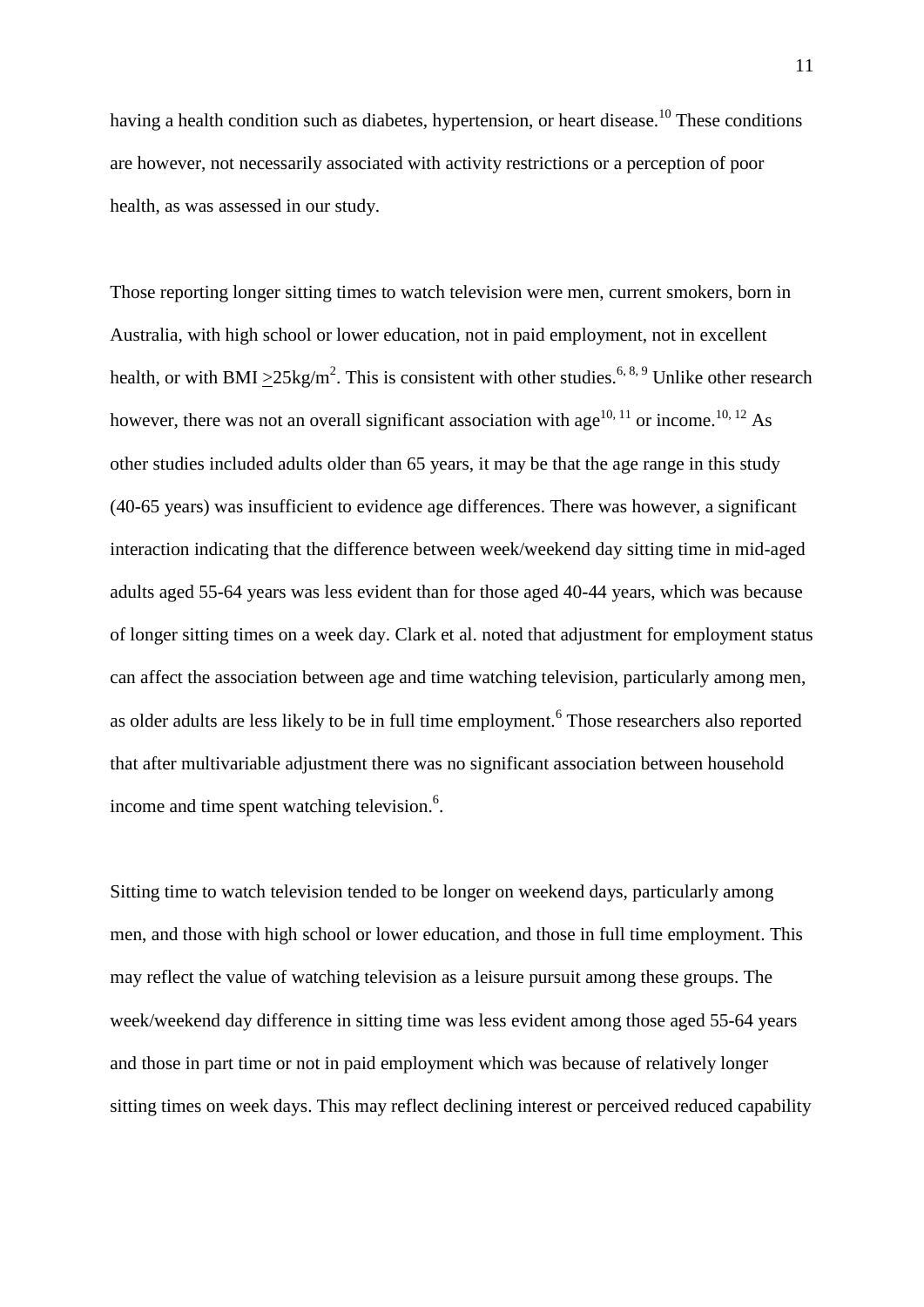for more active pursuits among those aged 55-64 years, and more discretionary time during the week for those not in full time employment.

As was the case for watching television, longer sitting times for general leisure were reported by current smokers, those not in full time employment, and on weekend days (also particularly for those in full time employment and less so for those in the older age groups). Unlike watching television, however, those reporting longer sitting times for general leisure were women, born outside Australia, and in the high income group; and the week/weekend difference was more evident among women than men, and among those with university education than those with high school or lower education. The longer sitting times on weekend days among women may reflect a reduced level of family/domestic demands (such as preparing children for school), or a preference for sedentary pursuits other than watching television. Salmon et al. however reported that women spent more time talking on the telephone than men; but no sex differences in time spent reading, sitting socializing, in hobbies; and that men spent more time relaxing/resting than women.<sup>8</sup> They also reported that enjoyment of sedentary behavior and the barrier of family commitments contributed significantly to explaining sedentary behavior;<sup>8</sup> these factors may be more salient to women than men.

Overall, those reporting longer sitting times for home computer use were men, aged 40-44 years, with university education, or in the mid income range, which may reflect the important role of computers among these groups - for work, leisure (e.g., games) or gathering information. Others have also reported high levels of computer use among men and those with university education,  $8,15$  although one study indicated differences between those with university qualifications and those with *less than* 12 years of education;<sup>8</sup> there was no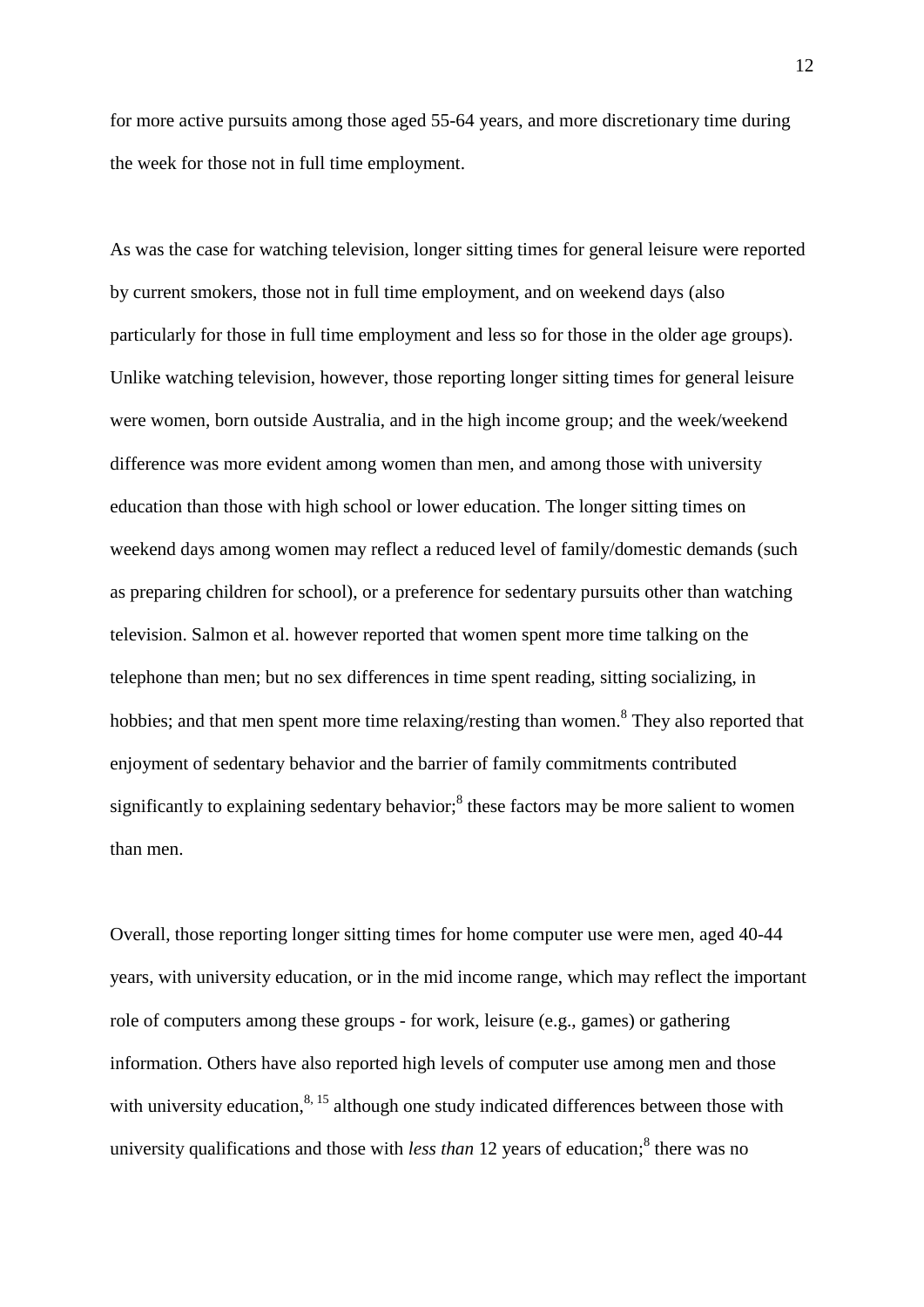difference between those with university qualifications and those with high school or lower education as in our study. Consistent with Vandelanotte et al.<sup>15</sup> those with BMI > 30 kg/m<sup>2</sup> reported longer sitting times for home computer use, which may reflect a disinclination for more active pursuits. Those in full time employment reported longer sitting times for home computer use on a weekend day than a week day, while those in part time employment and those not in paid employment reported shorter times. This may reflect those in full time employment doing "take home" work on weekends, or a disinclination to do additional computer work on week days after being at work.

#### Methodological Considerations

A comparison of the HABITAT respondent sample with census data indicated a modest under-representation of men, blue collar workers, those with high school or lower education, those not in the workforce, and those living in disadvantaged areas.<sup>23</sup> As those with low levels of income or education are also more likely to report higher levels of sedentary behavior,  $1, 2, 6$ ,  $7,10-12$  results may be biased. Self-report data are vulnerable to social desirability bias and measurement error, but pragmatic for large population-based studies. The unstructured nature of sitting time may make it difficult to accurately recall the time spent in this behavior. The time-based measure used in this study is however, more detailed than categorical descriptors (e.g., a little vs. a lot), differentiates among three contexts and between week and weekend days, and has acceptable levels of reliability and validity.<sup>19</sup> Although the items asked specifically about time spent sitting, people may engage in other non sedentary behaviors while in the nominated contexts, e.g., doing household tasks while watching television. The magnitude of the group differences in sitting times, although statistically significant, may not be clinically important in some instances. Physical activity was not included in the analyses as our other research indicated few associations between activity levels and sitting time in each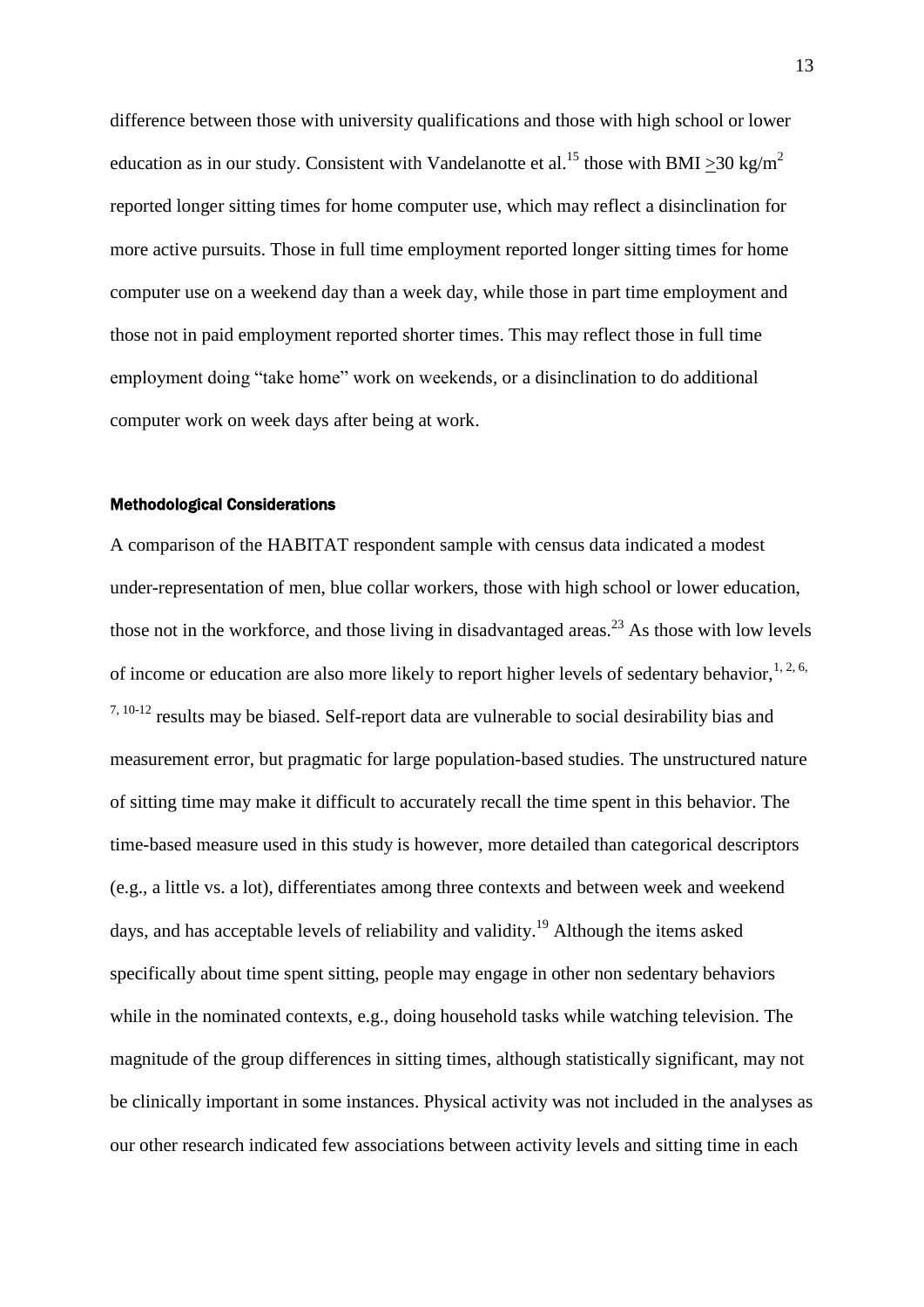of these contexts; those associations that were significant were at the highest level of activity, and often positive.<sup>24</sup>

# **Conclusions**

The results of this study suggest that there is a need to promote active leisure options for those single and living alone, and, where possible, those whose physical activity is restricted because of their health. Interventions to reduce sedentary behavior could focus on sitting time (i) for watching television, in particular among men, or those not in paid employment, in poor health, or with BMI  $\geq$ 25 kg/m<sup>2</sup> (ii) on weekend days, in particular among those in full time employment, men for television/home computer use, and women for general leisure, and, (iii) among those not in paid employment (particularly on week days). A novel context for potentially high levels of sedentary behavior, other than watching television, is time spent sitting for home computer use among men, and those who are younger, have university qualifications or a mid-range income.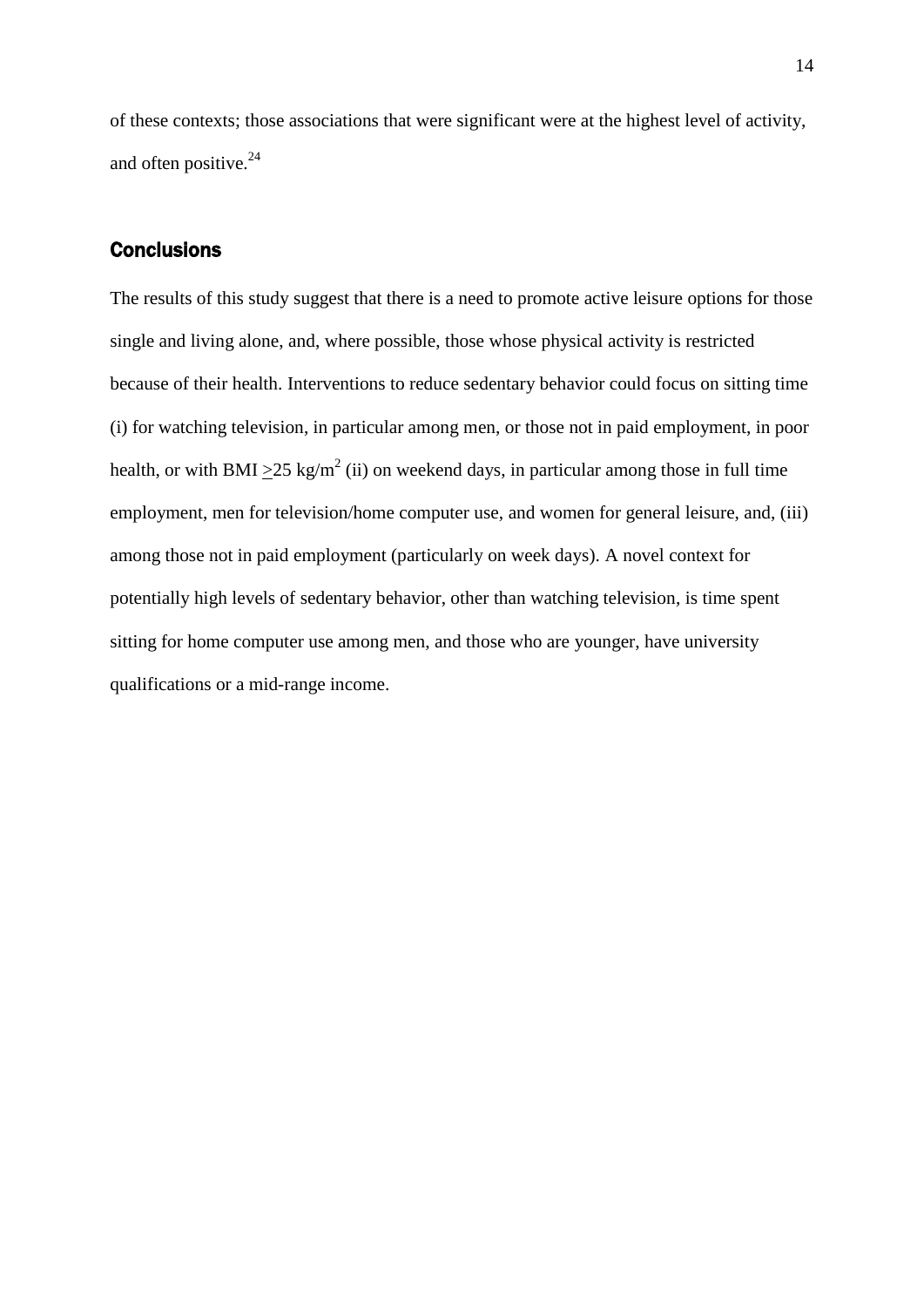# Acknowledgments

The HABITAT study was supported by project grants from the (Australian) National Health and Medical Research Council (NHMRC) (ID 339718, 497236), and by data from Brisbane City Council. Professor Billie-Giles Corti, Professor Brian Oldenburg, and Dr Katrina Giskes are co-investigators on HABITAT and contributed to the study design and protocols. We acknowledge Mr Martin O'Flaherty for his assistance with data coding and cleaning, and Ms Robyn Baguley and Ms Sophie Miller for their work as Project Manager. At the time of this study, NB was supported by a Heart Foundation Research Fellowship (PH08B3905) and an NHMRC Program Grant (569663). At the time of preparing this work, NB and JVU were supported by an NHMRC Program Grant (569940), JvU was affiliated with The University of Queensland, and GT was supported by a NHMRC Senior Research Fellowship (390109).

No financial disclosures were reported by the authors of this paper.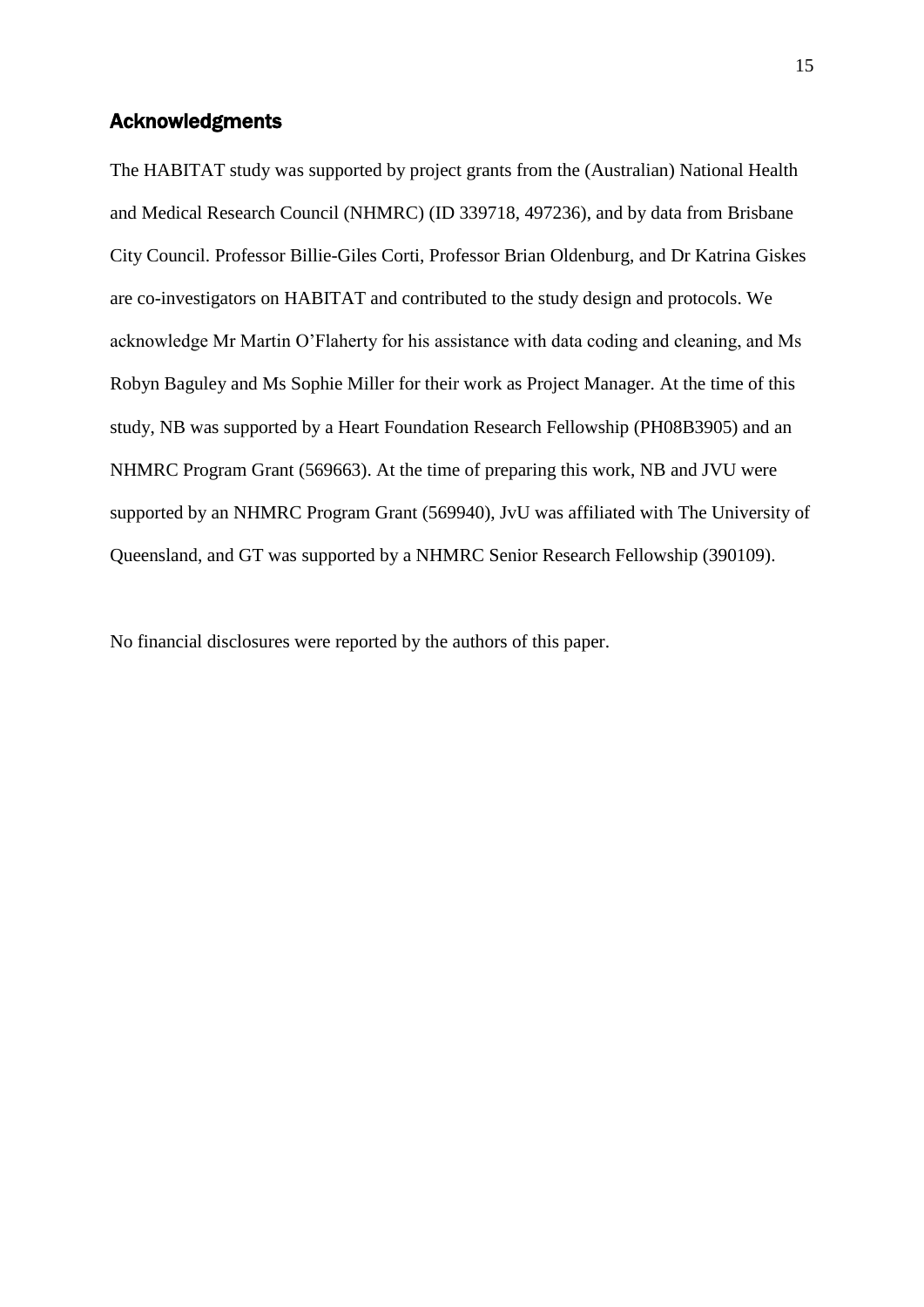# References

- 1. Dunstan DW, , Barr ELM, Healy GN, Salmon J, Shaw JE, Balkau B, et al. Television viewing time and mortality: The Australian Diabetes, Obesity and Lifestyle Study (AusDiab). Circulation. 2010;121(3):384-91.
- 2. Hu FB, Li TY, Colditz GA, Willett WC, Manson JE. Television watching and other sedentary behaviors in relation to risk of obesity and type 2 diabetes mellitus in women. JAMA. 2003;289(14):1785-91.
- 3. van Uffelen J, Wong J, Chau J, van der Ploeg H, Riphagen I, Gilson N, et al. Occupational sitting and health risks: A systematic review. Am J Prev Med. 2010;39(4):379-88.
- 4. Thorp AA, Owen N, Neuhaus M, Dunstan DW. Sedentary behaviors and subsequent health outcomes in adults: A systematic review of longitudinal studies, 1996–2011. Am J Prev Med. 2011;41(2):207-15.
- 5. Owen N, Sugiyama T, Eakin EE, Gardiner PA, Tremblay MS, Sallis JF. Adults' sedentary behavior: Determinants and interventions. Am J Prev Med. 2011;41(2):189-96.
- 6. Clark BK, Sugiyama T, Healy GN, Salmon J, Dunstan DW, Shaw JE, et al. Sociodemographic correlates of prolonged television viewing time in Australian men and women: The AusDiab Study. Physical Activity and Health. 2010;7(5):595-601.
- 7. Proper KI, Cerin E, Brown WJ, Owen N. Sitting time and socioeconomic differences in overweight and obesity. Int J Obes. 2007;31:169-76.
- 8. Salmon J, Owen N, Crawford D, Bauman A, Sallis JF. Physical activity and sedentary behavior: A population-based study of barriers, enjoyment, and preference. Health Psychol. 2003;22(2):178-88.
- 9. Stamatakis E, Hillsdon M, Mishra G, Hamer M, Marmot M. Television viewing and other screen-based entertainment in relation to multiple socioeconomic status indicators and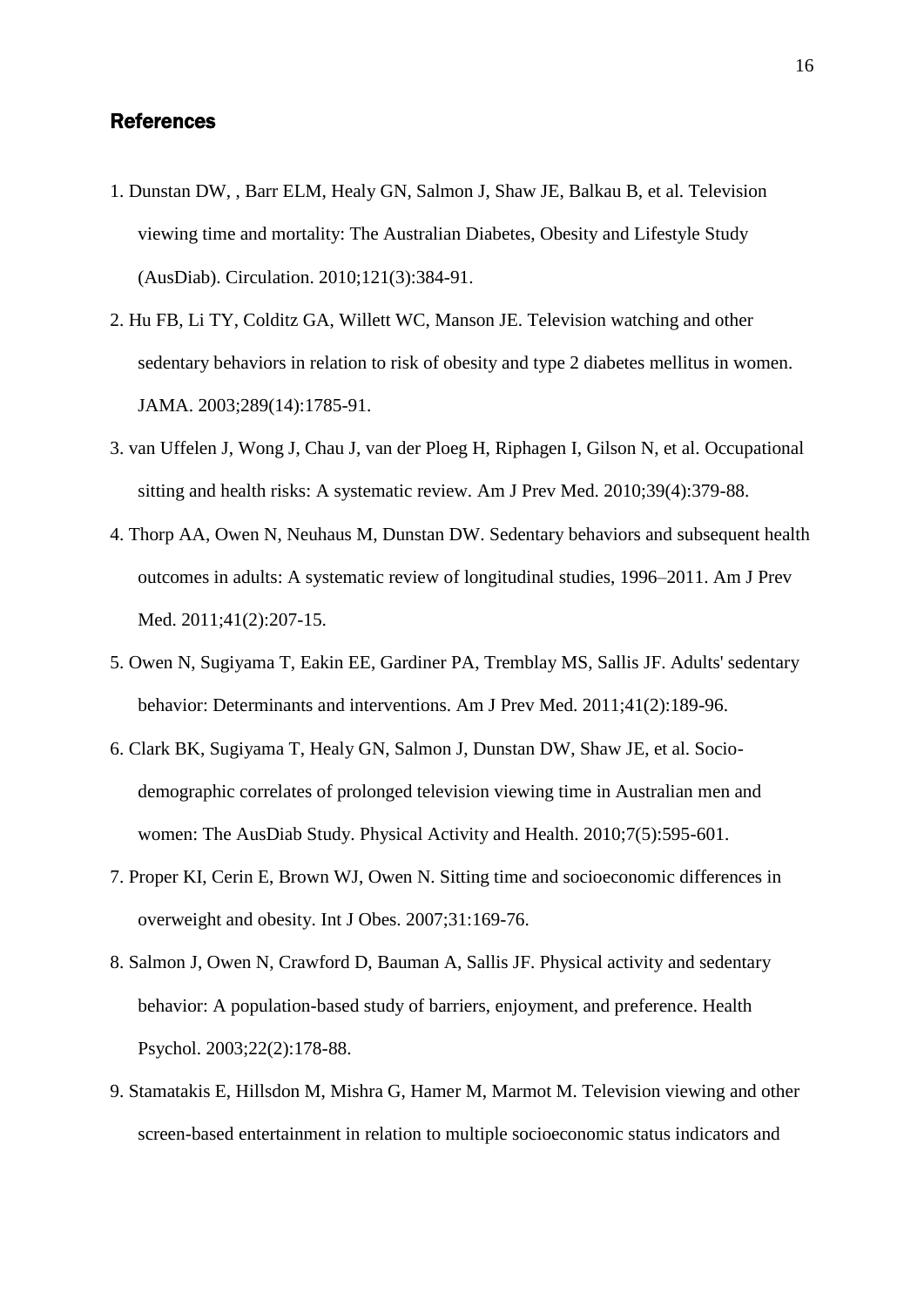area deprivation: the Scottish Health Survey 2003 J Epidemiol Community Health. 2009;63(9):734-40.

- 10. Bowman S. Television viewing characteristics of adults: correlations to eating practices and overweight and health status. Prev Chronic Dis. 2006;3(2):A38.
- 11. Salmon J, Bauman A, Crawford D, Timperio A, Owen N. The association between television viewing and overweight among Australian adults participating in varying levels of leisure-time physical activity. Int J Obes Relat Metab Disord. 2000;24(5):600-6.
- 12. King AC, Goldberg JH, Salmon J, Owen N, Dunstan D, Weber D, et al. Identifying subgroups of US adults at risk for prolonged television viewing to inform program development. Am J Prev Med. 2010;38(1):17-26.
- 13. Brown WJ, Miller YD, Miller R. Sitting time and work patterns as indicators of overweight and obesity in Australian adults. Int J Obes Relat Metab Disord. 2003;27(11):1340-6.
- 14. Mummery W, Schofield G, Steele R, Eakin E, Brown W. Occupational sitting time and overweight and obesity in Australian workers. Am J Prev Med. 2005;29(2):91-7.
- 15. Vandelanotte C, Sugiyama T, Gardiner P, Owen N. Associations of leisure-time internet and computer use with overweight and obesity, physical activity and sedentary behaviors: cross-sectional study. J Med Internet Res. 2010;11(3):E28-E
- 16. van Uffelen JGZ, Watson MJ, Dobson AJ, Brown WJ. Comparison of self-reported weekday and weekend-day sitting time and weekly time use: Results from the Australian Longitudinal Study on Women's Health. International Journal of Behavioural Medicine. 2010;doi 10.1007/s12529-010-9105-x:June 6.
- 17. Burton NW, Haynes M, Wilson L, Giles-Corti B, Oldenburg B, Brown W, et al. HABITAT: A longitudinal multilevel study of physical activity change in mid-aged adults. BMC Public Health. 2009;9(1):76.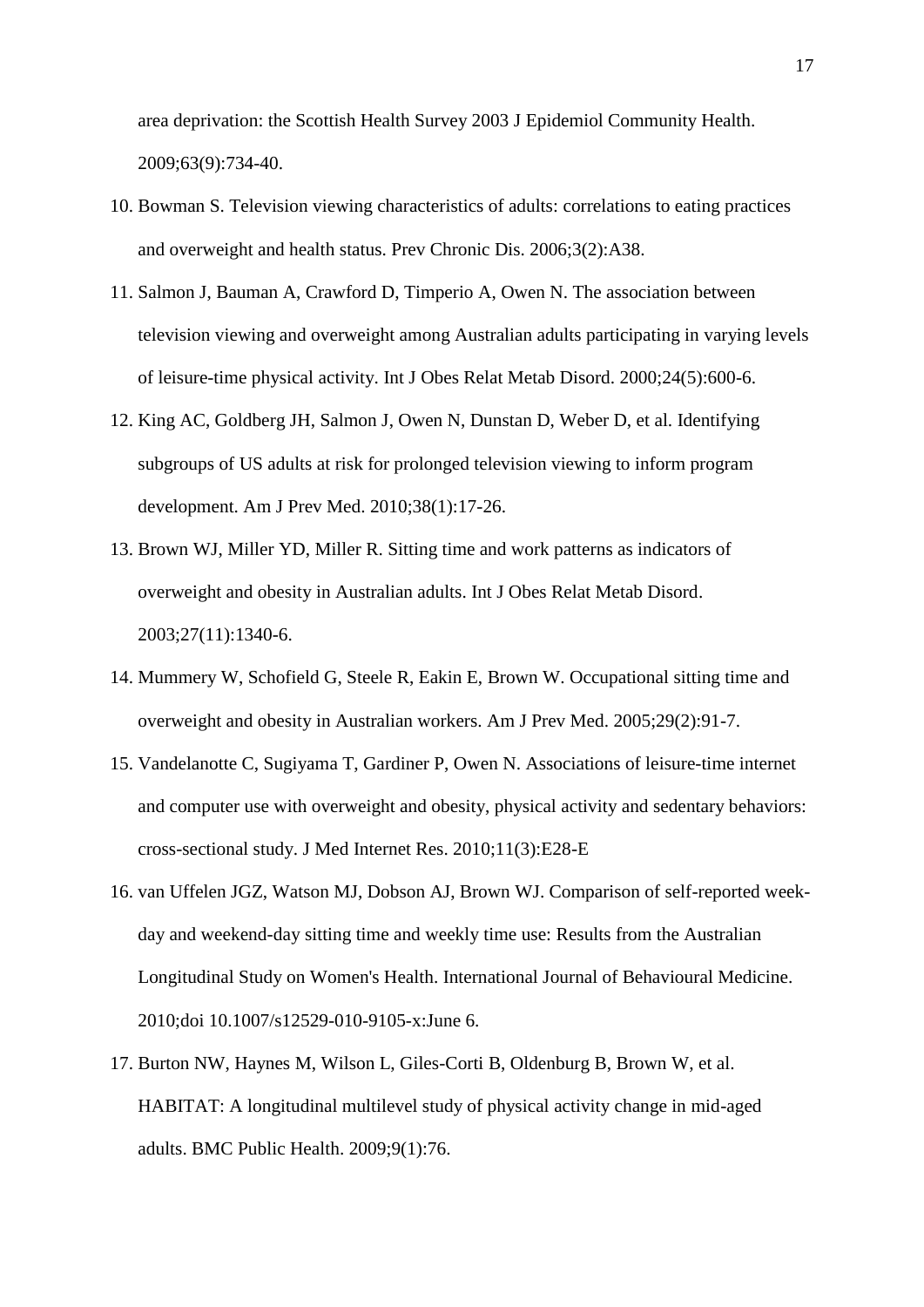- 18. Dillman DA. Mail and internet surveys: the tailored design method. 2nd ed. Chichester: Wiley; 2000.
- 19. Marshall AL, Miller YD, Burton NW, Brown WJ. Measuring total and domain-specific sitting: a study of reliability and validity. Med Sci Sports Exerc. 2010;42(6):1094-102.
- 20. Lennartsson C, Silverstein M. Does engagement with life enhance survival of elderly people in Sweden? The role of social and leisure activities. Journal of Gerontology: Social Sciences. 2001;56B(6):S335-42.
- 21. Jobling A. Life be in it: Lifestyle choices for active leisure. Down Syndrome Research and Practice. 2001;6(3):117-22.
- 22. Burton NW, Walsh A, Brown WJ. It just doesn't speak to me: Middle-aged men's reactions to 10,000 steps a day. Health Promotion Journal of Australia. 2008;19(1):52-9.
- 23. Turrell G, Haynes M, Burton NW, Giles-Corti B, Oldenburg B, Giskes K, et al. Neighborhood disadvantage and physical activity: Baseline results from the HABITAT multi-level longitudinal study. Ann Epidemiol. 2010;20:171-81.
- 24. Burton NW, Khan A, Brown WJ, Turrell G. The association between sedentary leisure and physical activity in mid-aged adults. Br J Sports Med. in press;Published online first as 10.1136/bjsm.2010.081430.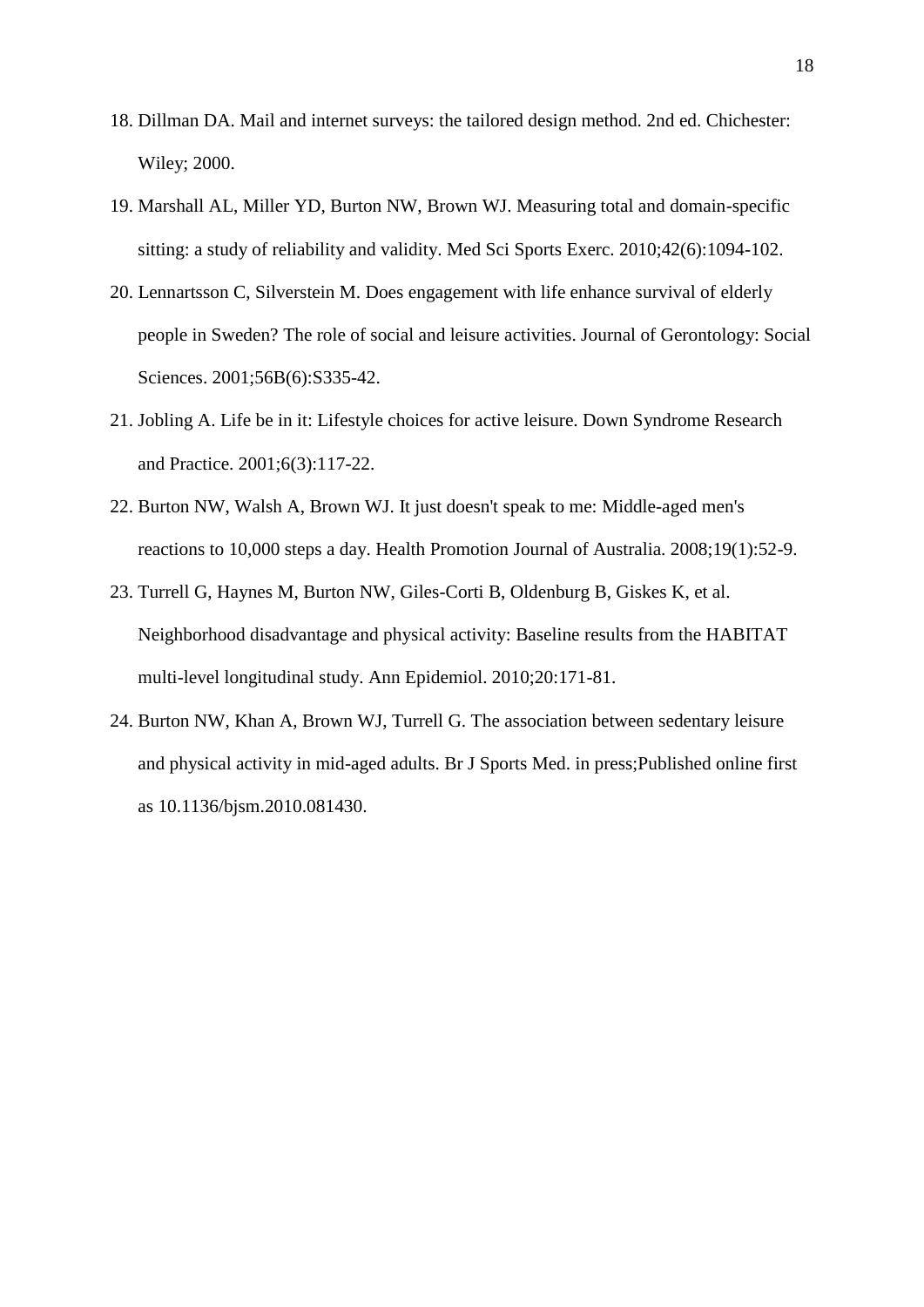Figure 1. Plot of significant interaction effects of week/weekend day and (a) sex (b) age (c) education and (d) employment status on time spent sitting to watch television (minutes/day), using observed values.

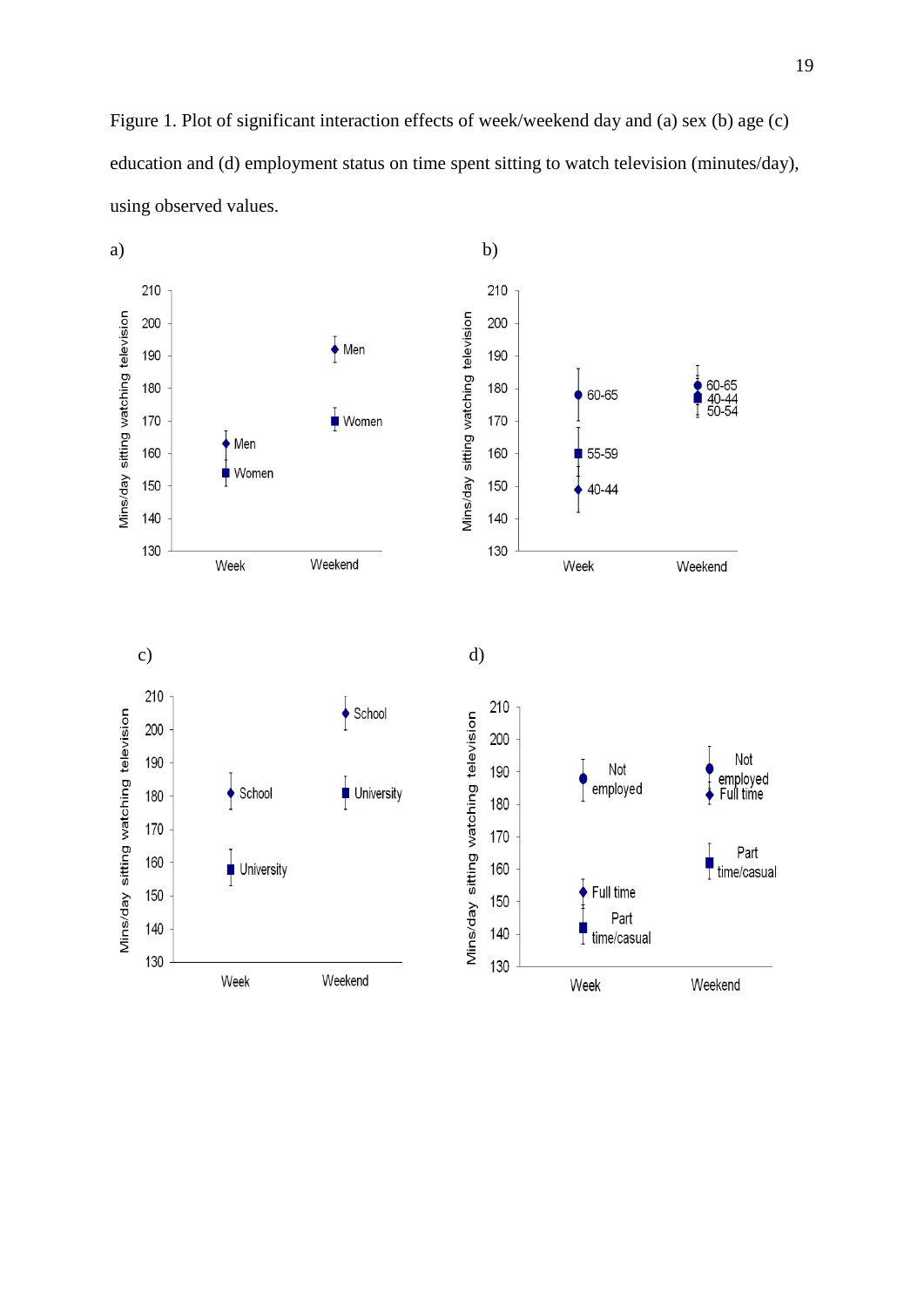Figure 2. Plot of significant interaction effects of week/weekend day with (a) sex (b) age (c) education and (d) employment status on time spent sitting in general leisure (minutes/day), using observed values.

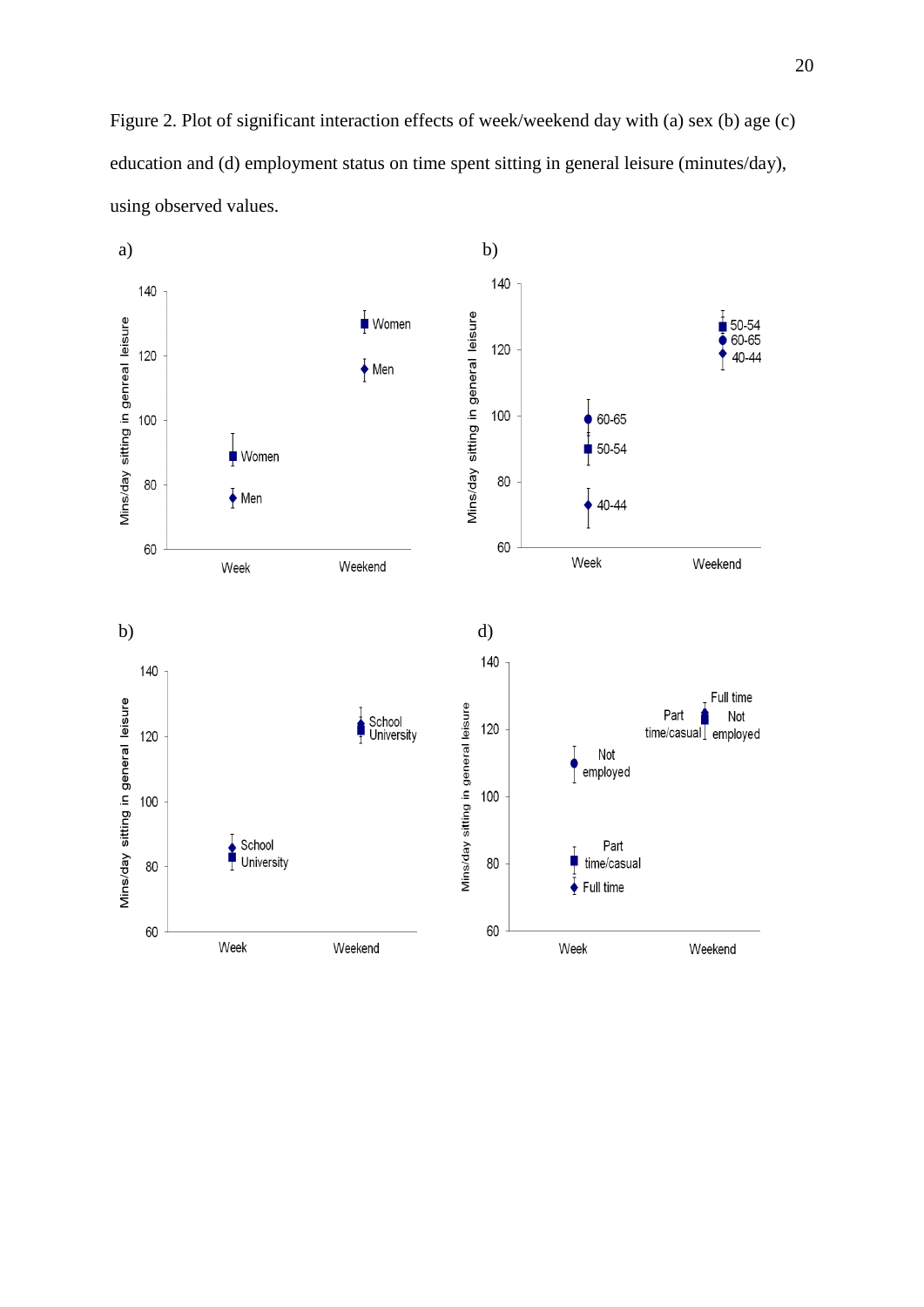Figure 3. Plot of significant interaction effect of week/weekend day and employment status on time spent sitting using a home computer (minutes/day), using observed values.

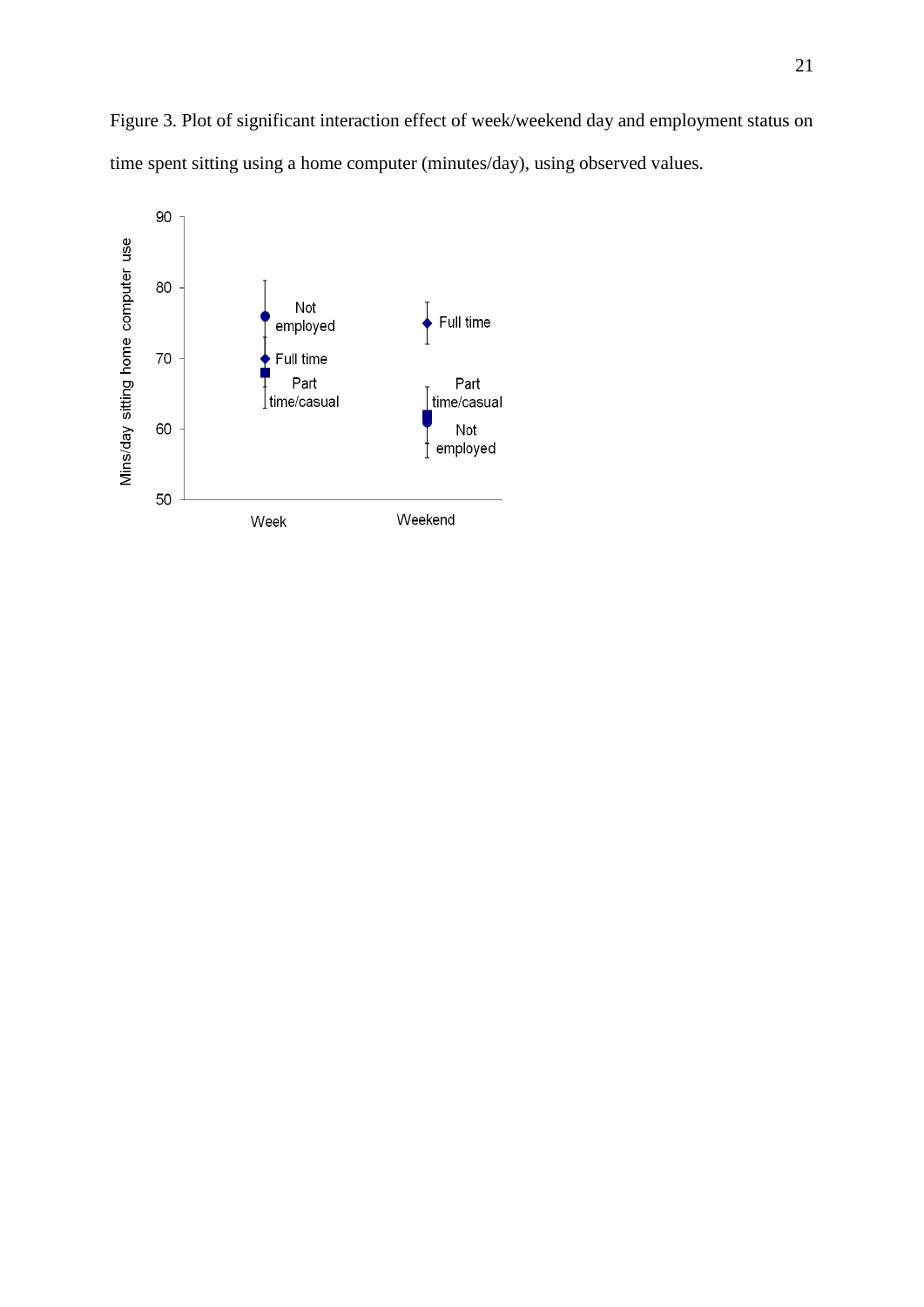|                                   | Respondent<br>sample | Analytic<br>sample | Chi square<br>statistic            |  |
|-----------------------------------|----------------------|--------------------|------------------------------------|--|
|                                   | $(N=11 037)$         | $(N=7719)$         | (p value)                          |  |
|                                   | (%)                  | (% )               |                                    |  |
| Sex                               |                      |                    |                                    |  |
| Men                               | 44                   | 46                 | $\chi^2_{1} = 7.39$                |  |
| Women                             | 56                   | 54                 | $(p=0.007)$                        |  |
| Age Group (years)                 |                      |                    |                                    |  |
| 40-44                             | 20                   | 21                 |                                    |  |
| 45-49                             | 22                   | 23                 |                                    |  |
| 50-54                             | 21                   | 20                 | $\chi^2_{4} = 9.07$<br>$(p=0.060)$ |  |
| 55-59                             | 19                   | 19                 |                                    |  |
| 60-64                             | 18                   | 17                 |                                    |  |
| Before Tax Household Income (AUD) |                      |                    |                                    |  |
| $<$ \$31 000                      | 13                   | 14                 |                                    |  |
| \$32 000-51 999                   | 15                   | 17                 |                                    |  |
| \$52 000-72 799                   | 15                   | 17                 | $\chi^2_{4} = 9.97$<br>$(p=0.041)$ |  |
| \$72 800-93 599                   | 13                   | 15                 |                                    |  |
| $>$ \$93 600                      | 30                   | 37                 |                                    |  |
| Missing                           | 15                   | $\overline{a}$     |                                    |  |
| <b>Education Level</b>            |                      |                    |                                    |  |
| High School or Lower              | 39                   | 36                 |                                    |  |
| Trade Certificate/Diploma         | 29                   | 29                 | $\chi^2_{2} = 23.45$<br>(p<0.001)  |  |
| University                        | 31                   | 34                 |                                    |  |
| Missing                           | $\leq$ 1             | $\leq$ 1           |                                    |  |
| Country of Birth                  |                      |                    |                                    |  |
| Australia                         | 75                   | 75                 | $\chi^2_{1} = 1.37$                |  |
| Other                             | 25                   | 24                 | $(p=0.242)$                        |  |
| Missing                           | $\leq$ 1             | $\leq$ 1           |                                    |  |
| <b>Living Situation</b>           |                      |                    |                                    |  |
| Single, living alone              | 15                   | 15                 |                                    |  |
| Single parent with children       | 9                    | 9                  | $\chi^2_{4} = 9.14$                |  |
| Single, living with others        | 6                    | 5                  | $(p=0.58)$                         |  |
| Couple, no children               | 27                   | 27                 |                                    |  |

Table 1: Sociodemographic Characteristics of the Respondent and Analytic Samples.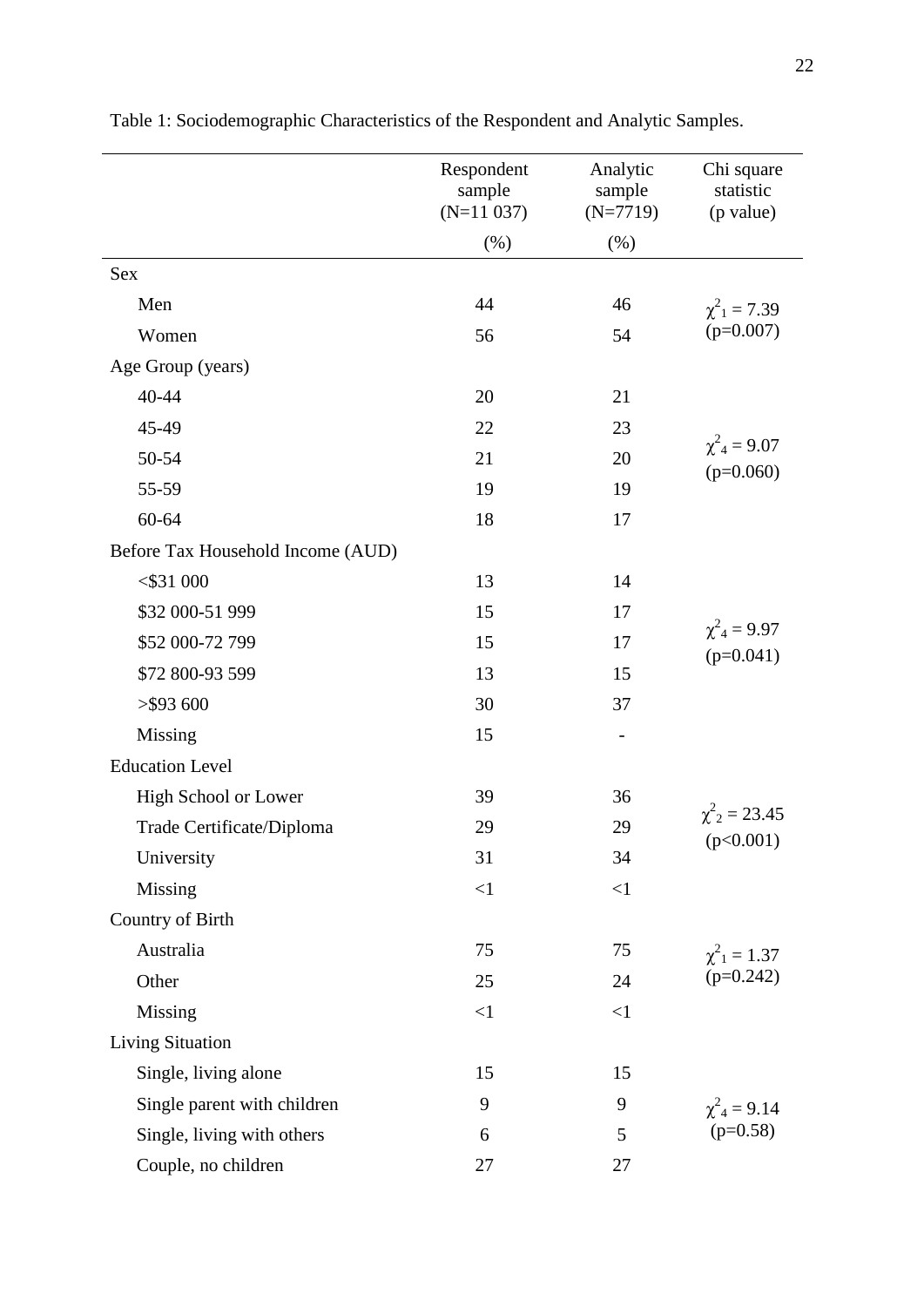| Couple with children                  | 42           | 43             |                                             |
|---------------------------------------|--------------|----------------|---------------------------------------------|
| Missing                               | $\mathbf{1}$ | $\leq$ 1       |                                             |
| <b>Employment Status</b>              |              |                |                                             |
| Full time employment                  | 53           | 56             |                                             |
| Part time employment                  | 23           | 23             | $\chi^2$ <sub>2</sub> = 25.51<br>(p<0.001)  |
| Not in paid employment                | 24           | 21             |                                             |
| Missing                               | $\leq$ 1     |                |                                             |
| Self-rated Health                     |              |                |                                             |
| Excellent                             | 10           | 10             |                                             |
| Very Good                             | 33           | 35             | $\chi^2_{3} = 7.55$                         |
| Good                                  | 38           | 38             | $(p=0.056)$                                 |
| Fair/Poor                             | 18           | 17             |                                             |
| Missing                               | $\mathbf{1}$ | $\leq$ 1       |                                             |
| <b>Physical Activity Restrictions</b> |              |                |                                             |
| None                                  | 44           | 45             |                                             |
| Little of the Time                    | 29           | 30             | $\chi^2_{3} = 0.76$                         |
| Some of the Time                      | 18           | 18             | $(p=0.856)$                                 |
| Most/All of the Time                  | $\tau$       | $\tau$         |                                             |
| Missing                               | $\mathbf{1}$ | $\leq$ 1       |                                             |
| <b>Cigarette Smoking Status</b>       |              |                |                                             |
| <b>Current Smoker</b>                 | 16           | 15             |                                             |
| Ex Smoker                             | 32           | 33             | $\chi^2$ <sub>2</sub> = 3.89<br>$(p=0.143)$ |
| Non-smoker                            | 52           | 51             |                                             |
| Missing                               | $\mathbf{1}$ | $\leq$ 1       |                                             |
| Body Mass Index $(kg/m2)$             |              |                |                                             |
| <18.5                                 | $\mathbf{1}$ | $\mathbf{1}$   | $\chi^2_{3} = 0.40$<br>$(p=0.94)$           |
| $18.5 - 25$                           | 38           | 39             |                                             |
| $25 - 30$                             | 35           | 36             |                                             |
| $\geq 30$                             | 20           | 21             |                                             |
| Missing                               | 5            | 3              |                                             |
| <b>Motor Vehicle Access</b>           |              |                |                                             |
| Yes (always/sometimes)                | 94           | 95             | $\chi^2_{1} = 10.34$                        |
| No (never/don't drive)                | 5            | $\overline{4}$ | $(p=0.007)$                                 |
| Missing                               | $\mathbf{1}$ | $\leq$ 1       |                                             |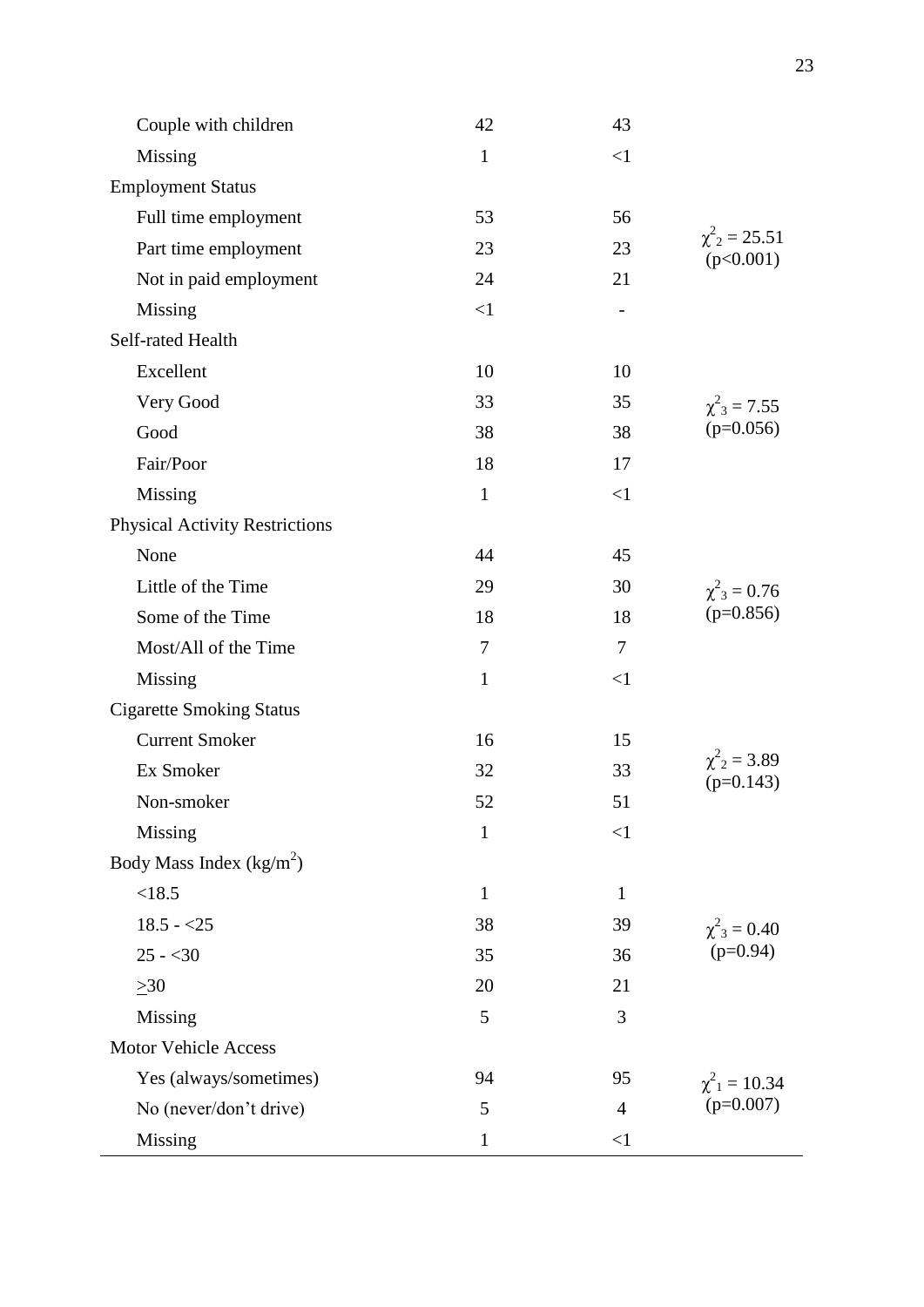|                              | Watching television               | General leisure             | Home computer use              |
|------------------------------|-----------------------------------|-----------------------------|--------------------------------|
|                              | B (95% Confidence interval)       | B (95% Confidence interval) | B (95% Confidence interval)    |
| <b>Sex</b>                   |                                   |                             |                                |
| Men                          |                                   |                             |                                |
| Women                        | $-8.62$ ( $-13.38$ , $-3.87$ )*** | $8.75(4.47, 13.03)$ ***     | $-17.99 (-22.17, -13.81)$ ***  |
| Age Group (years)            |                                   |                             |                                |
| $40 - 44$                    |                                   |                             | $-5.72(-11.44, -0.01)$         |
| 45-49                        | $0.85$ ( $-5.65$ , 7.34)          | $1.58(-4.26, 7.43)$         | $-5.52$ $(-11.44, 0.40)$       |
| 50-54                        | $1.73$ ( $-5.00$ , $8.46$ )       | $4.48(-1.58, 10.53)$        | $-10.32$ $(-16.55, -4.10)$ *** |
| 55-59                        | $0.43$ ( $-6.63$ , $7.50$ )       | 6.45(0.08, 12.82)           | $-15.76 (-22.68, -8.84)$ ***   |
| 60-64                        | $0.45 (-7.41, 8.31)$              | 8.05 (0.98, 15.12)          | $-5.72(-11.44,-0.01)$          |
| Gross Household Income (AUD) |                                   |                             |                                |
| $<$ \$31 000                 |                                   |                             |                                |
| \$32 000-51 999              | $-0.90(-8.33, 6.53)$              | $3.51(-3.14, 10.17)$        | $5.18(-1.41, 11.78)$           |
| \$52 000-72 799              | $-1.13$ $(-8.89, 6.64)$           | $-1.99(-8.94, 4.97)$        | 8.77 (1.88, 15.67)*            |
| \$72 800-93 599              | $-6.97$ $(-15.24, 1.31)$          | $6.27(-1.15, 13.69)$        | $5.83(-1.52, 13.18)$           |
| $>$ \$93 600                 | $-6.64$ $(-14.41, 1.14)$          | 7.53 (0.56, 14.50)*         | $6.34 (-0.56, 13.25)$          |
| <b>Education Level</b>       |                                   |                             |                                |
| High School or Lower         |                                   |                             |                                |
| Certificate/Diploma          | $-9.42$ ( $-14.88$ , $-3.97$ )*** | $0.94 (-3.96, 5.84)$        | $11.17(6.38, 15.96)$ ***       |
| University                   | $-23.35$ $(-28.86, -17.85)$ ***   | $-0.96(-5.91, 3.99)$        | 26.36 (21.52, 31.20)***        |

Table 2: Linear Mixed Effects Models<sup>a</sup> of the Relationship Between Sociodemographic and Health Variables with Sitting Time.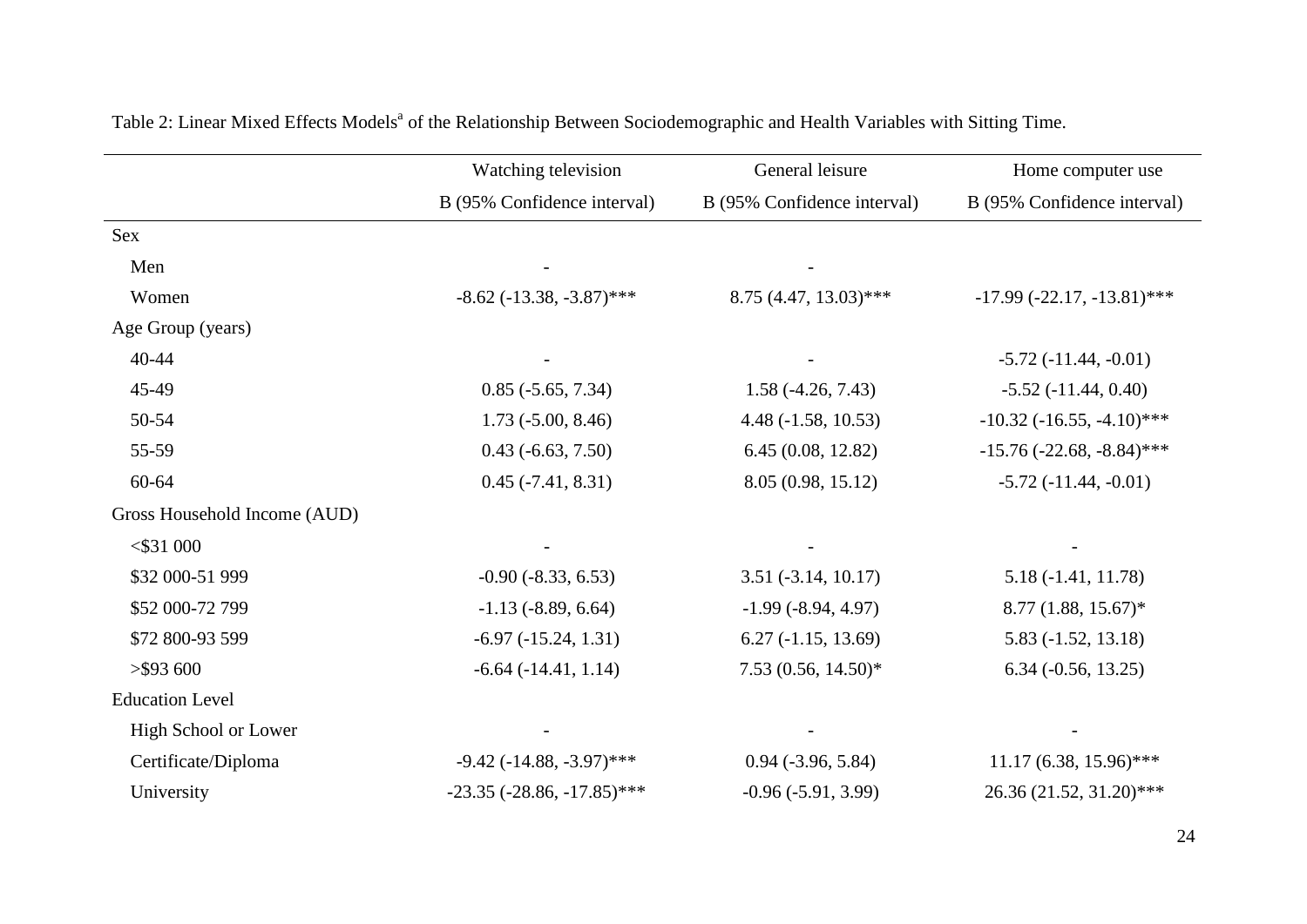Country of Birth

| Australia                             |                                    |                               |                                  |
|---------------------------------------|------------------------------------|-------------------------------|----------------------------------|
| Other                                 | $-7.56 (-12.12, -3.01)$ ***        | $5.10(1.01, 9.20)$ *          | $4.58(053, 8.63)*$               |
| <b>Living Situation</b>               |                                    |                               |                                  |
| Single living alone                   |                                    |                               |                                  |
| Single parent                         | $-17.48$ ( $-25.76$ , $-9.20$ )*** | $-9.10$ $(-16.52, -1.67)^*$   | $-1.88(-9.22, 5.45)$             |
| Single, living with others            | $-6.44$ $(-16.23, 3.35)$           | $6.97(-1.79, 15.74)$          | $-3.53(-12.19, 5.12)$            |
| Couple, no children                   | $0.41 (-6.21, 7.03)$               | $-7.33(-13.27,-1.40)^*$       | $0.22$ ( $-5.65$ , 6.10)         |
| Couple with children                  | $-17.83$ $(-24.51, -11.14)$ ***    | $-21.98 (-27.97, -15.99)$ *** | $-8.50$ ( $-14.43$ , $-2.58$ )** |
| <b>Employment Status</b>              |                                    |                               |                                  |
| Full time                             |                                    |                               |                                  |
| Part time                             | $1.15(-4.62, 6.93)$                | 7.92 (2.72, 13.12)**          | $12.04(6.96, 17.12)$ ***         |
| Not in paid employment                | $30.05$ (23.56, 36.53)***          | 26.48 (20.63, 32.32)***       | 22.86 (17.14, 28.58)***          |
| General Health                        |                                    |                               |                                  |
| Excellent                             |                                    |                               |                                  |
| Very Good                             | $9.80(2.85, 16.74)$ **             | $0.19(-6.04, 6.43)$           | $-2.43(-8.60, 3.74)$             |
| Good                                  | 20.23 (13.09, 27.38)***            | $-2.06$ $(-8.48, 4.36)$       | $-5.27(-11.62, 1.07)$            |
| Fair/Poor                             | 23.71 (14.87, 32.55)***            | $-7.52(-15.45, 0.41)$         | $-5.33(-13.18, 2.53)$            |
| <b>Physical Activity Restrictions</b> |                                    |                               |                                  |
| None                                  |                                    |                               |                                  |
| Little                                | $-0.42$ $(-5.00, 4.16)$            | $2.40(-1.71, 6.51)$           | $6.49(2.41, 10.56)$ **           |
| Sometimes                             | $-1.75$ $(-7.64, 4.14)$            | $3.36(-1.93, 8.64)$           | $9.26(4.02, 14.49)$ **           |
|                                       |                                    |                               |                                  |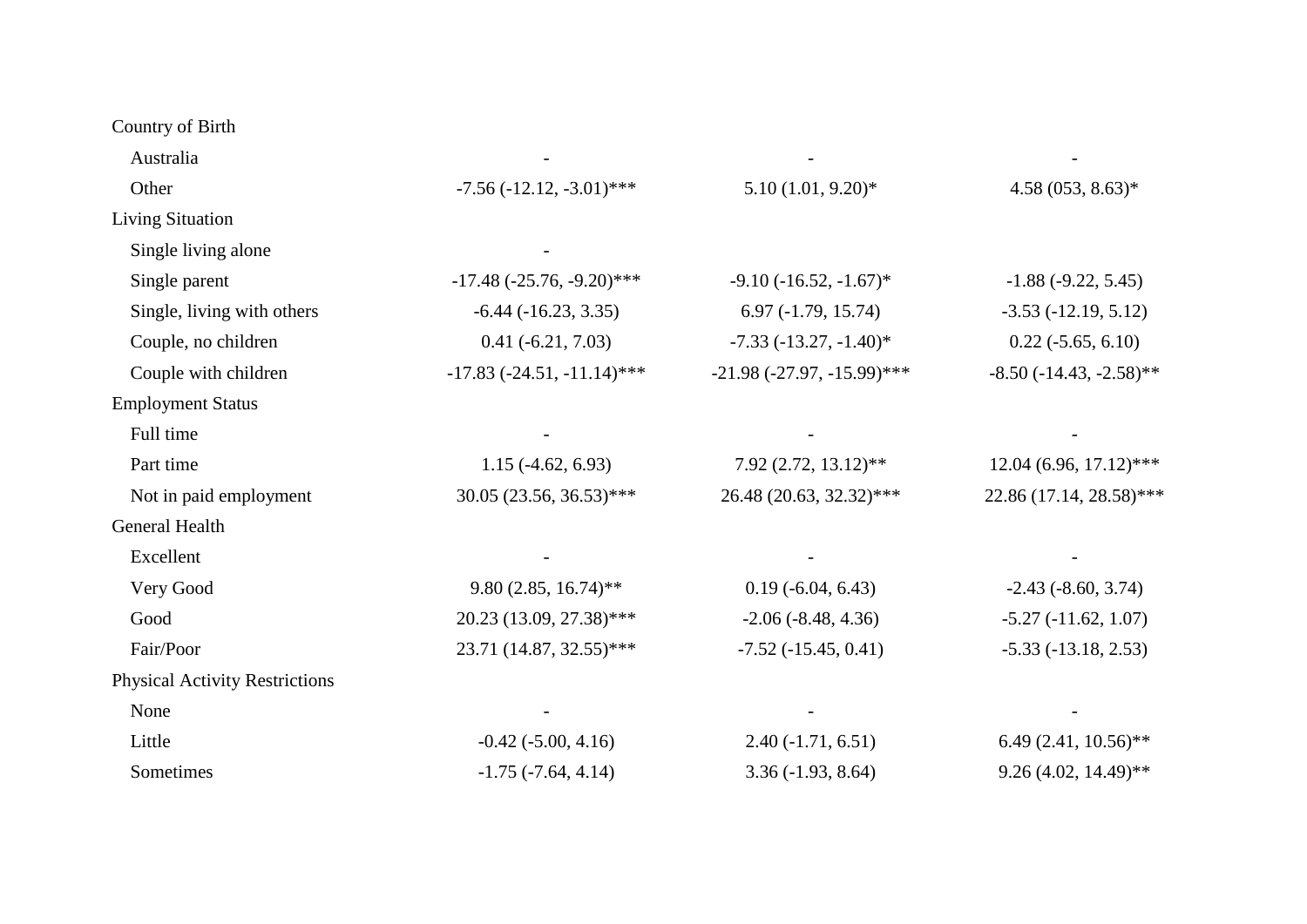| Most/All of the Time            | 15.67 (6.40, 24.94)***         | $13.81(5.52, 22.11)$ ***          | 19.87 (1167, 28.07)***      |
|---------------------------------|--------------------------------|-----------------------------------|-----------------------------|
| <b>Cigarette Smoking Status</b> |                                |                                   |                             |
| <b>Current Smoker</b>           |                                |                                   |                             |
| Ex Smoker                       | $-5.87(-11.98, 0.25)$          | $-2.70(-8.18, 2.78)$              | $-1.39(-6.82, 4.03)$        |
| Non-smoker                      | $-10.63$ $(-16.47, -4.78)$ *** | $-9.42$ ( $-14.65$ , $-4.18$ )*** | $-3.05$ $(-8.23, 2.13)$     |
| Body Mass Index $(kg/m2)$       |                                |                                   |                             |
| < 18.5                          | $-7.97 (-25.80, 9.86)$         | $-5.54$ $(-21.60, 10.52)$         | $-8.77$ $(-24.67, 7.13)$    |
| $18.5 - 25$                     |                                |                                   |                             |
| $25 - 30$                       | 8.83 (4.30, 13.35)***          | $2.84(-1.22, 6.91)$               | $1.88(-2.15, 5.90)$         |
| $>30$                           | 19.24 (13.79, 24.70)***        | $2.59$ (-2.30, 7.49)              | $11.58(6.73, 16.43)$ ***    |
| <b>Motor Vehicle Access</b>     |                                |                                   |                             |
| Yes                             |                                |                                   |                             |
| N <sub>o</sub>                  | $9.55 (-0.40, 19.50)$          | $1.39(-7.55, 10.33)$              | $-13.90 (-22.73, -5.08)$ ** |
| Week/weekend day                | 54.51 (48.94, 60.08)***        | 44.77 (39.64, 49.89)***           | 8.18 (3.48, 12.89)***       |
| Sex interactions                |                                |                                   |                             |
| Week/weekend day x male         |                                |                                   |                             |
| Week/weekend day x female       | $-9.58$ $(-13.64, -5.51)$ ***  | $11.59(7.83, 15.35)$ ***          | $1.22(-2.23, 4.68)$         |
| Age interactions                |                                |                                   |                             |
| Week/weekend day x 40-44        |                                |                                   |                             |
| Week/weekend day x 45-49        | $1.69(-4.02, 7.40)$            | $1.21(-4.07, 6.49)$               | $3.19(-1.66, 8.04)$         |
| Week/weekend day x 50-54        | $-1.28(-7.14, 4.58)$           | $-5.77$ $(-11.02, -0.34)^*$       | $1.34 (-3.65, 6.33)$        |
| Week/weekend day x 55-59        | $-8.81 (-14.82, -281)$ **      | $-3.34$ $(-8.91, 2.23)$           | $0.62$ (-4.50, 5.75)        |